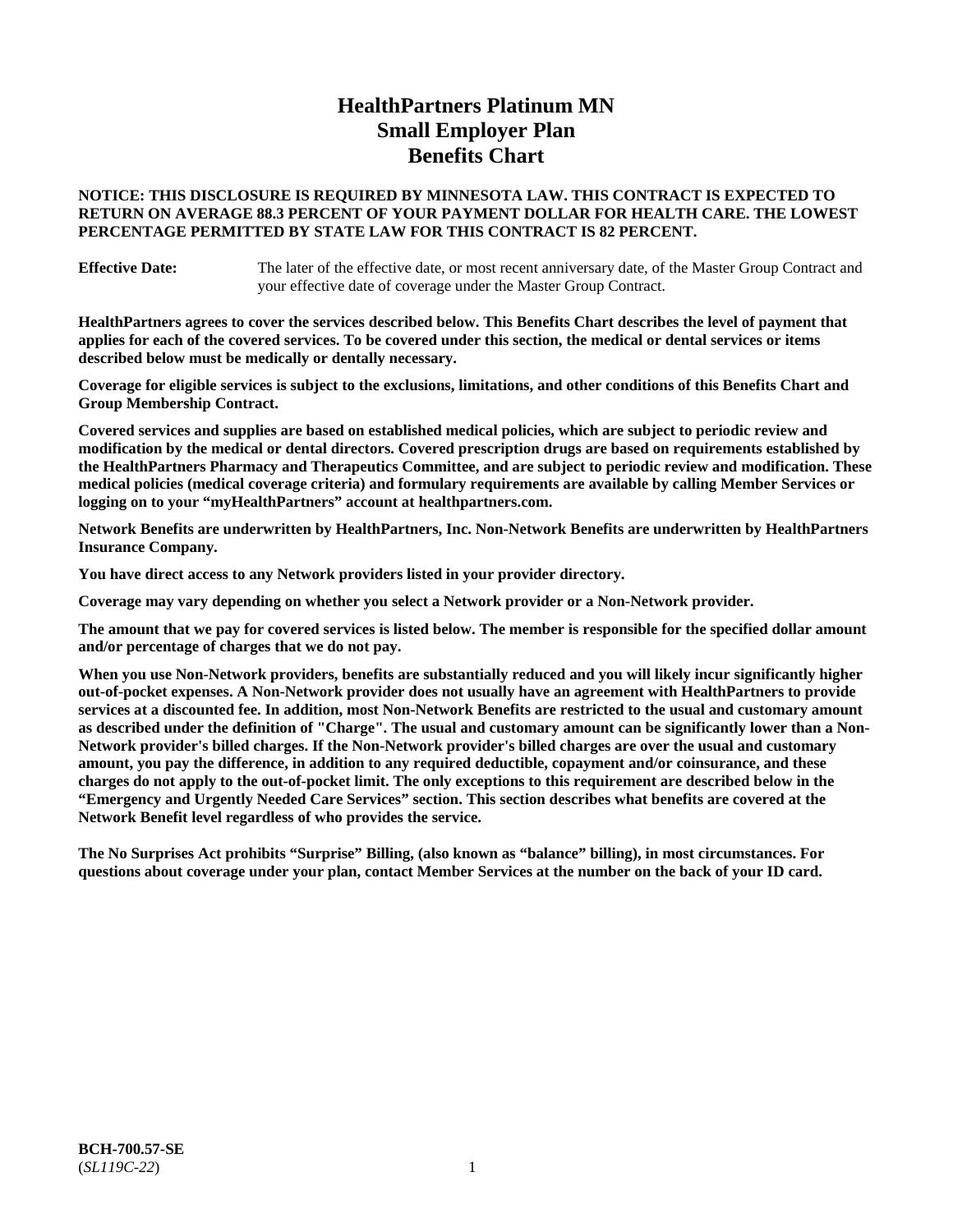# **These definitions apply to this Benefits Chart. They also apply to the Contract.**

| <b>Biosimilar Drugs:</b> | A prescription drug, approved by the Food and Drug Administration (FDA), that the FDA has<br>determined is biosimilar to and interchangeable with a biological brand name drug. Biosimilar<br>drugs are not considered generic drugs and are not covered under the generic drug benefit.                                                                                                                                                                                                                                                                                                                                           |
|--------------------------|------------------------------------------------------------------------------------------------------------------------------------------------------------------------------------------------------------------------------------------------------------------------------------------------------------------------------------------------------------------------------------------------------------------------------------------------------------------------------------------------------------------------------------------------------------------------------------------------------------------------------------|
| <b>Brand Name Drug:</b>  | A prescription drug, approved by the Food and Drug Administration (FDA), that is manufactured,<br>sold, or licensed for sale under a trademark by the pharmaceutical company that originally<br>researched and developed the drug. Brand name drugs have the same active-ingredient formula as<br>the generic version of the drug. However, generic drugs are manufactured and sold by other drug<br>manufacturers and are generally not available until after the patent on the brand name drug has<br>expired. A few brand name drugs may be covered at the generic drug benefit level if this is<br>indicated on the formulary. |
| <b>Calendar Year:</b>    | This is the 12-month period beginning 12:01 A.M. Central Time, on January 1, and ending 12:00<br>A.M. Central Time of the next following December 31.                                                                                                                                                                                                                                                                                                                                                                                                                                                                              |
| <b>Charge:</b>           | For covered services delivered by participating network providers, this is the provider's discounted<br>charge for a given medical/surgical service, procedure or item.                                                                                                                                                                                                                                                                                                                                                                                                                                                            |
|                          | For covered services delivered by non-network providers, a contracted rate may apply if such<br>arrangement is available to HealthPartners.                                                                                                                                                                                                                                                                                                                                                                                                                                                                                        |
|                          | For the Usual and Customary charge for covered services delivered by non-network providers, our<br>payment is calculated using one of the following options to be determined at HealthPartners'<br>discretion: 1) a percentage of the Medicare fee schedule; 2) a comparable schedule if the services<br>is not on the Medicare fee schedule; 3) a commercially reasonable rate for such service.                                                                                                                                                                                                                                  |
|                          | The Usual and Customary Charge is the maximum amount allowed that we consider in the<br>calculation of the payment of charges incurred for certain covered services. You must pay for any<br>charges above the usual and customary charge, and they do not apply to the out-of-pocket limit.                                                                                                                                                                                                                                                                                                                                       |
|                          | A charge is incurred for covered ambulatory medical and surgical services, on the date the service<br>or item is provided. A charge is incurred for covered inpatient services, on the date of admission to<br>a hospital. To be covered, a charge must be incurred on or after the member's effective date and<br>on or before the termination date.                                                                                                                                                                                                                                                                              |
| Copayment/Coinsurance:   | The specified dollar amount, or percentage, of charges incurred for covered services, which we do<br>not pay, but which a member must pay, each time a member receives certain medical services,<br>procedures or items. Our payment for those covered services or items begins after the copayment<br>or coinsurance is satisfied. Covered services or items requiring a copayment or coinsurance are<br>specified in this Benefits Chart.                                                                                                                                                                                        |
|                          | For services provided by a network provider:                                                                                                                                                                                                                                                                                                                                                                                                                                                                                                                                                                                       |
|                          | An amount which is listed as a flat dollar copayment is applied to a network provider's discounted<br>charges for a given service. However, if the network provider's discounted charge for a service or<br>item is less than the flat dollar copayment, you will pay the network provider's discounted charge.<br>An amount which is listed as a percentage of charges or coinsurance is based on the network<br>provider's discounted charges, calculated at the time the claim is processed, which may include an<br>agreed upon fee schedule rate for case rate or withhold arrangements.                                      |
|                          | For services provided by a non-network provider:                                                                                                                                                                                                                                                                                                                                                                                                                                                                                                                                                                                   |
|                          | Any copayment or coinsurance is applied to the lesser of the provider's charges or the usual and<br>customary charge for a service.                                                                                                                                                                                                                                                                                                                                                                                                                                                                                                |
|                          | A copayment or coinsurance is due at the time a service is provided, or when billed by the<br>provider. The copayment or coinsurance applicable for a scheduled visit with a network provider<br>will be collected for each visit, late cancellation and failed appointment. Services may not be<br>withheld for failure to pay a deductible or coinsurance at or prior to the time of service.                                                                                                                                                                                                                                    |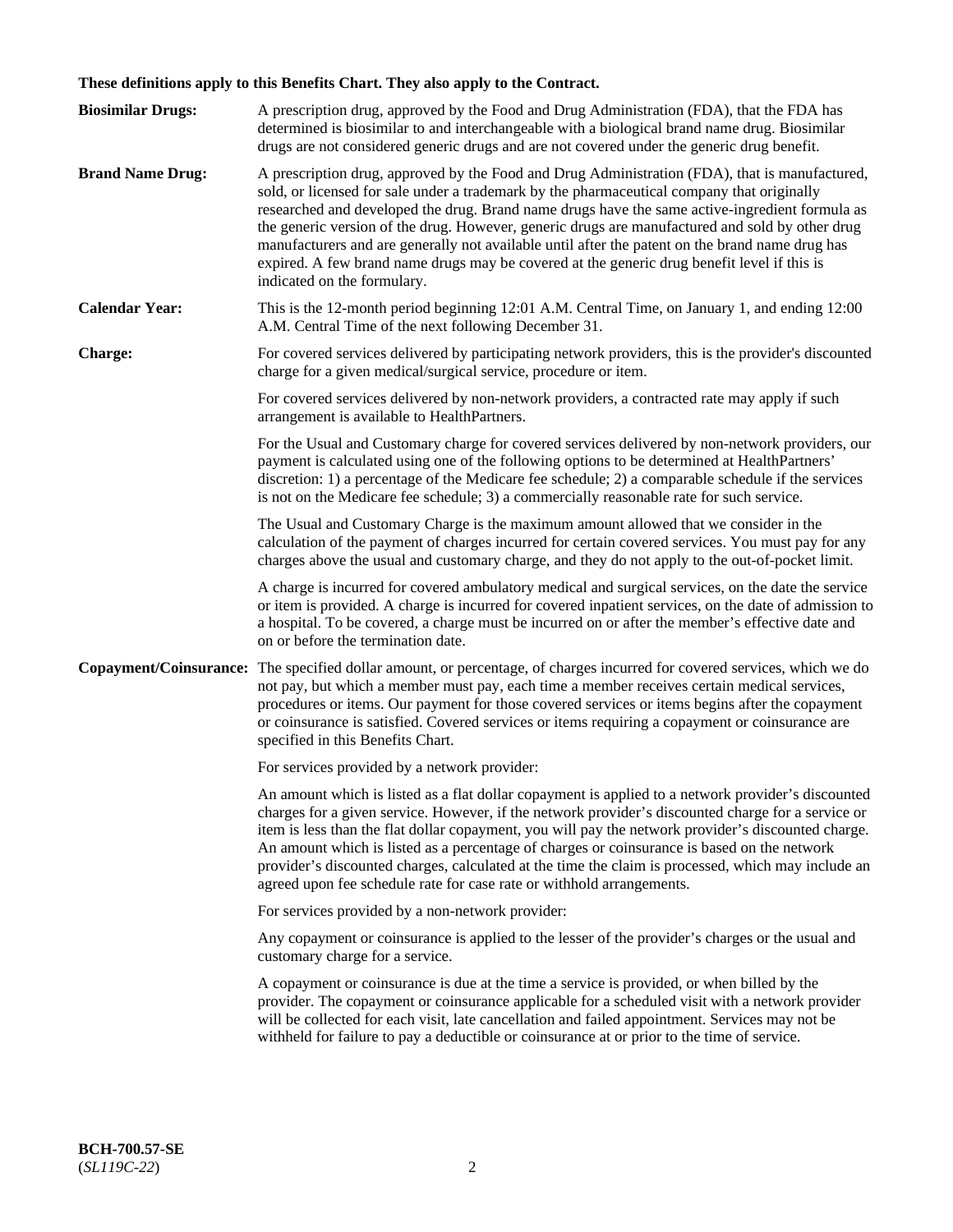| Deductible:                | The specified dollar amount of charges incurred for covered services, which we do not pay, but a<br>member or a family has to pay first in a calendar year. Our payment for those services or items<br>begins after the deductible is satisfied. For network providers, the amount of the charges that apply<br>to the deductible are based on the network provider's discounted charges, calculated at the time<br>the claim is processed, which may include an agreed upon fee schedule rate for case rate or<br>withhold arrangements. For non-network providers, the amount of charges that apply to the<br>deductible are the lesser of the provider's charges or the usual and customary charge for a service.                                                                                                                                                                                                                                                                                                                                                                                                                                                                                                                                             |
|----------------------------|------------------------------------------------------------------------------------------------------------------------------------------------------------------------------------------------------------------------------------------------------------------------------------------------------------------------------------------------------------------------------------------------------------------------------------------------------------------------------------------------------------------------------------------------------------------------------------------------------------------------------------------------------------------------------------------------------------------------------------------------------------------------------------------------------------------------------------------------------------------------------------------------------------------------------------------------------------------------------------------------------------------------------------------------------------------------------------------------------------------------------------------------------------------------------------------------------------------------------------------------------------------|
|                            | Any amounts paid or reimbursed by a third party, including but not limited to: point of service<br>rebates, manufacturer coupons, manufacturer debit cards or other forms of direct reimbursement to<br>a member for a product or service, will not apply toward your deductible, to the extent permitted<br>under state and federal law.                                                                                                                                                                                                                                                                                                                                                                                                                                                                                                                                                                                                                                                                                                                                                                                                                                                                                                                        |
|                            | Your plan has an embedded deductible. This means once a member meets the individual<br>deductible, the plan begins paying benefits for that person. If two or more members of the family<br>meet the family deductible, the plan begins paying benefits for all members of the family,<br>regardless of whether each member has met the individual deductible. However, a member may<br>not contribute more than the individual deductible toward the family deductible.                                                                                                                                                                                                                                                                                                                                                                                                                                                                                                                                                                                                                                                                                                                                                                                         |
|                            | All services are subject to the deductible unless otherwise indicated below in this Benefits Chart.                                                                                                                                                                                                                                                                                                                                                                                                                                                                                                                                                                                                                                                                                                                                                                                                                                                                                                                                                                                                                                                                                                                                                              |
| Formulary:                 | This is a current list, which may be revised from time to time, of formulary prescription drugs,<br>medications, equipment and supplies covered by us as indicated in the Benefits Chart which are<br>covered at the highest benefit level. Some drugs may require prior authorization to be covered as<br>formulary drugs. You may be granted an exception to the formulary that is available to you upon<br>request. These guidelines and procedures include exceptions to the formulary for anti-psychotic<br>prescription drugs prescribed to treat emotional disturbances or mental illness if your health care<br>provider (1) indicates to the dispensing pharmacist, orally or in writing, that the prescription must<br>be dispensed as indicated and (2) certifies in writing to us that the prescribed drug will best treat<br>your condition. Also, you may continue to receive certain non-formulary prescription drugs for<br>diagnosed mental illness or emotional disturbance when our formulary changes or you change<br>health plans for up to one year following the change. We also have written guidelines and<br>procedures for granting formulary exceptions for other drugs that are available to you upon request<br>or on our website. |
|                            | HMO Formulary Exception Process (including antipsychotic drugs). If you are prescribed a<br>drug, we must promptly grant you an exception to our formulary when your health care provider<br>indicates to us that:                                                                                                                                                                                                                                                                                                                                                                                                                                                                                                                                                                                                                                                                                                                                                                                                                                                                                                                                                                                                                                               |
|                            | (1) the formulary drug causes an adverse reaction to the patient;<br>(2) the formulary drug is contraindicated for the patient; or<br>(3) the health care provider demonstrates that the prescription drug must be dispensed as written<br>to provide maximum medical benefit to the patient.                                                                                                                                                                                                                                                                                                                                                                                                                                                                                                                                                                                                                                                                                                                                                                                                                                                                                                                                                                    |
|                            | The formulary, and information on drugs that require authorization, are available by calling<br>Member Services or logging on to your "myHealthPartners" account at healthpartners.com.                                                                                                                                                                                                                                                                                                                                                                                                                                                                                                                                                                                                                                                                                                                                                                                                                                                                                                                                                                                                                                                                          |
|                            | Formulary Changes. The formulary may change throughout the year. If you are affected by a<br>formulary change, you will receive at least 30 days' advanced notice of that change, and you<br>may request a formulary exception.                                                                                                                                                                                                                                                                                                                                                                                                                                                                                                                                                                                                                                                                                                                                                                                                                                                                                                                                                                                                                                  |
| <b>Generic Drug:</b>       | A prescription drug, approved by the Food and Drug Administration (FDA) that the FDA has<br>determined is comparable to a brand name drug product in dosage form, strength, route of<br>administration, quality, intended use and documented bioequivalence. Generally, generic drugs<br>cost less than brand name drugs. Some brand name drugs may be covered at the generic drug<br>benefit level if this is indicated on the formulary.                                                                                                                                                                                                                                                                                                                                                                                                                                                                                                                                                                                                                                                                                                                                                                                                                       |
| <b>Non-Formulary Drug:</b> | This is a prescription drug approved by the Food and Drug Administration (FDA) that is not on<br>the formulary, is medically necessary and is not investigative or otherwise excluded under this<br>Benefits Chart.                                                                                                                                                                                                                                                                                                                                                                                                                                                                                                                                                                                                                                                                                                                                                                                                                                                                                                                                                                                                                                              |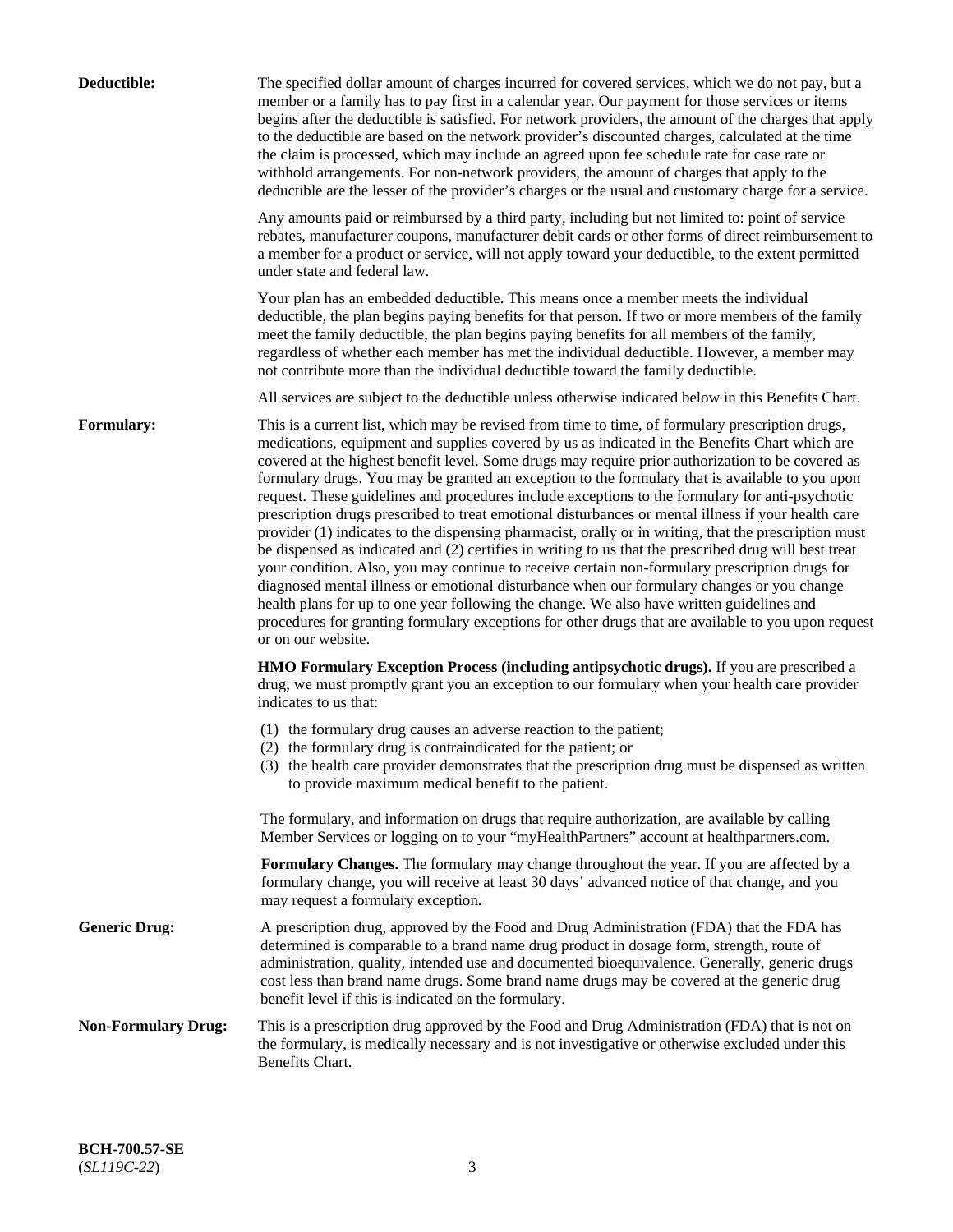| <b>Out-of-Pocket Expenses:</b> | You pay the specified copayments/coinsurance and deductibles applicable for particular services,<br>subject to the out-of-pocket limit described below. These amounts are in addition to the monthly<br>enrollment payments.                                                                                                                                                                                                                                                                                                        |
|--------------------------------|-------------------------------------------------------------------------------------------------------------------------------------------------------------------------------------------------------------------------------------------------------------------------------------------------------------------------------------------------------------------------------------------------------------------------------------------------------------------------------------------------------------------------------------|
| <b>Out-of-Pocket Limit:</b>    | You pay the copayments/coinsurance and deductibles for covered services, to the individual or<br>family out-of-pocket limit. Thereafter we cover 100% of the charges incurred for all other covered<br>services, for the rest of the calendar year. You pay amounts greater than the out-of-pocket limit if<br>you exceed any visit or day limits.                                                                                                                                                                                  |
|                                | Non-Network Benefits above the usual and customary charge (see definition of charge above) do<br>not apply to the out-of-pocket limit.                                                                                                                                                                                                                                                                                                                                                                                              |
|                                | Non-Network benefits for transplant surgery do not apply to the out-of-pocket limit.                                                                                                                                                                                                                                                                                                                                                                                                                                                |
|                                | Any amounts paid or reimbursed by a third party, including but not limited to: point of service<br>rebates, manufacturer coupons, manufacturer debit cards or other forms of direct reimbursement to<br>a member for a product or service, will not apply as an out of pocket expense, to the extent<br>permitted under state and federal law.                                                                                                                                                                                      |
|                                | You are responsible to keep track of the out-of-pocket expenses. Contact our Member Services<br>department for assistance in determining the amount paid by the enrollee for specific eligible<br>services received. Claims for reimbursement under the out-of-pocket limit provisions are subject<br>to the same time limits and provisions described under the "Claims Provisions" section of the<br>Contract.                                                                                                                    |
| <b>Specialty Drug List:</b>    | This is a current list, which may be revised from time to time, of prescription drugs, medications,<br>equipment and supplies, which are typically bio-pharmaceuticals. The purpose of a specialty drug<br>list is to facilitate enhanced monitoring of complex therapies used to treat specific conditions.<br>Specialty drugs are covered by us as indicated in this Benefits Chart. The specialty drug list is<br>available by calling Member Services or logging on to your "myHealthPartners" account at<br>healthpartners.com |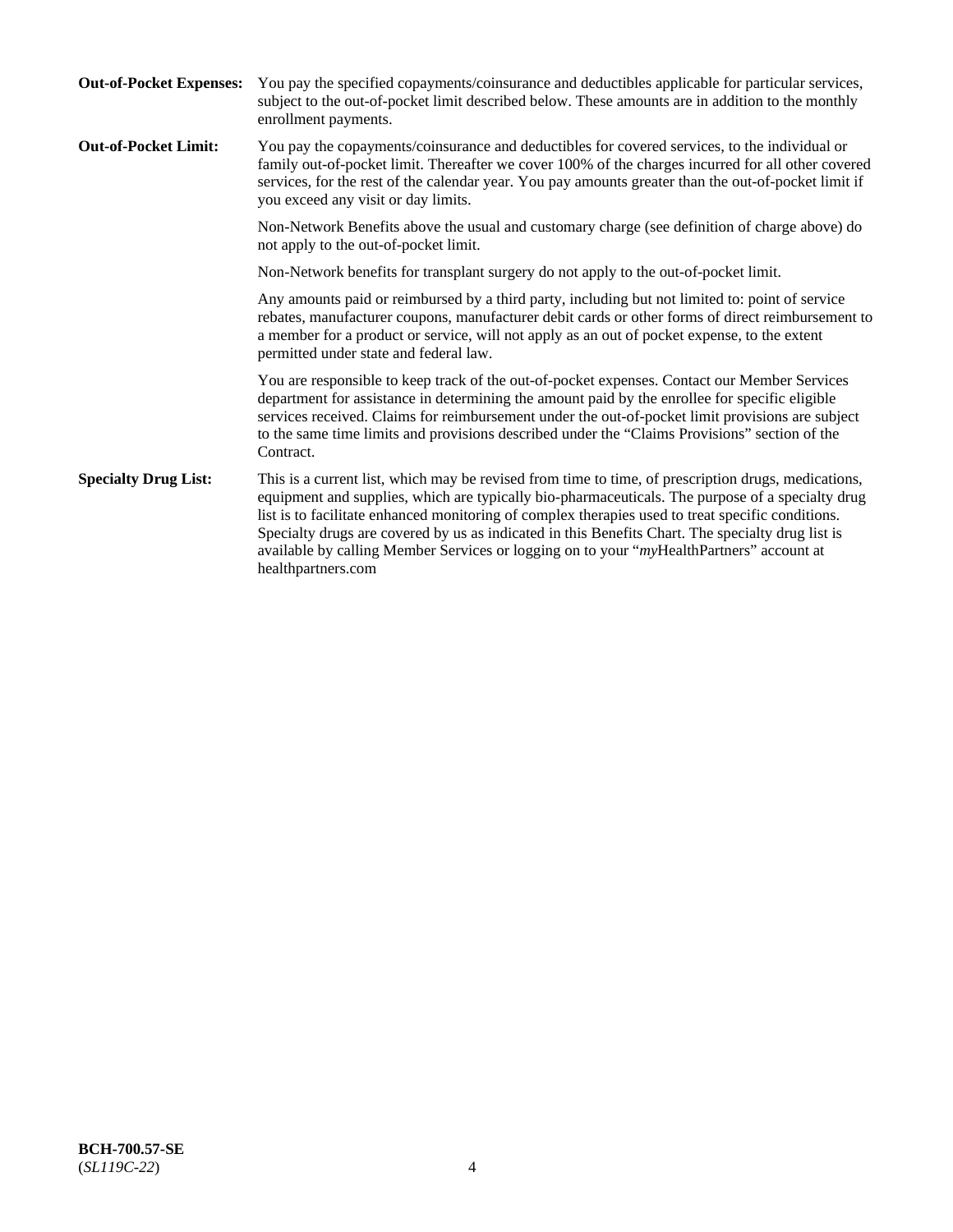# **DEDUCTIBLES AND OUT-OF-POCKET LIMITS**

### **Individual Calendar Year Deductible**

| <b>Network Benefits</b> | <b>Non-Network Benefits</b> |
|-------------------------|-----------------------------|
| None.                   | \$10,000                    |

# **Family Calendar Year Deductible**

| <b>Network Benefits</b> | <b>Non-Network Benefits</b> |
|-------------------------|-----------------------------|
| None.                   | \$20,000                    |

Your plan has an embedded deductible. This means once a member meets the individual deductible, the plan begins paying benefits for that person. If two or more members of the family meet the family deductible, the plan begins paying benefits for all members of the family, regardless of whether each member has met the individual deductible. However, a member may not contribute more than the individual deductible toward the family deductible.

Any amounts paid or reimbursed by a third party, including but not limited to: point of service rebates, manufacturer coupons, debit cards or other forms of direct reimbursement to a member for a product or service, will not apply toward your deductible, to the extent permitted under state and federal law.

### **Individual Calendar Year Out-of-Pocket Limit**

| <b>Network Benefits</b> | <b>Non-Network Benefits</b> |
|-------------------------|-----------------------------|
| \$3,000                 | \$30,000                    |

### **Family Calendar Year Out-of-Pocket Limit**

| <b>Network Benefits</b> | <b>Non-Network Benefits</b> |
|-------------------------|-----------------------------|
| \$6,000                 | \$60,000                    |

Separate Out-of-Pocket Limits must be satisfied under the Network Benefits and Non-Network Benefits.

Non-Network Benefits above the usual and customary charge will not apply toward the individual or family out-of-pocket limit.

Non-Network benefits for transplant surgery do not apply to the out-of-pocket limit.

Any amounts paid or reimbursed by a third party, including but not limited to: point of service rebates, manufacturer coupons, manufacturer debit cards or other forms of direct reimbursement to a member for a product or service, will not apply as an out of pocket expense, to the extent permitted under state and federal law.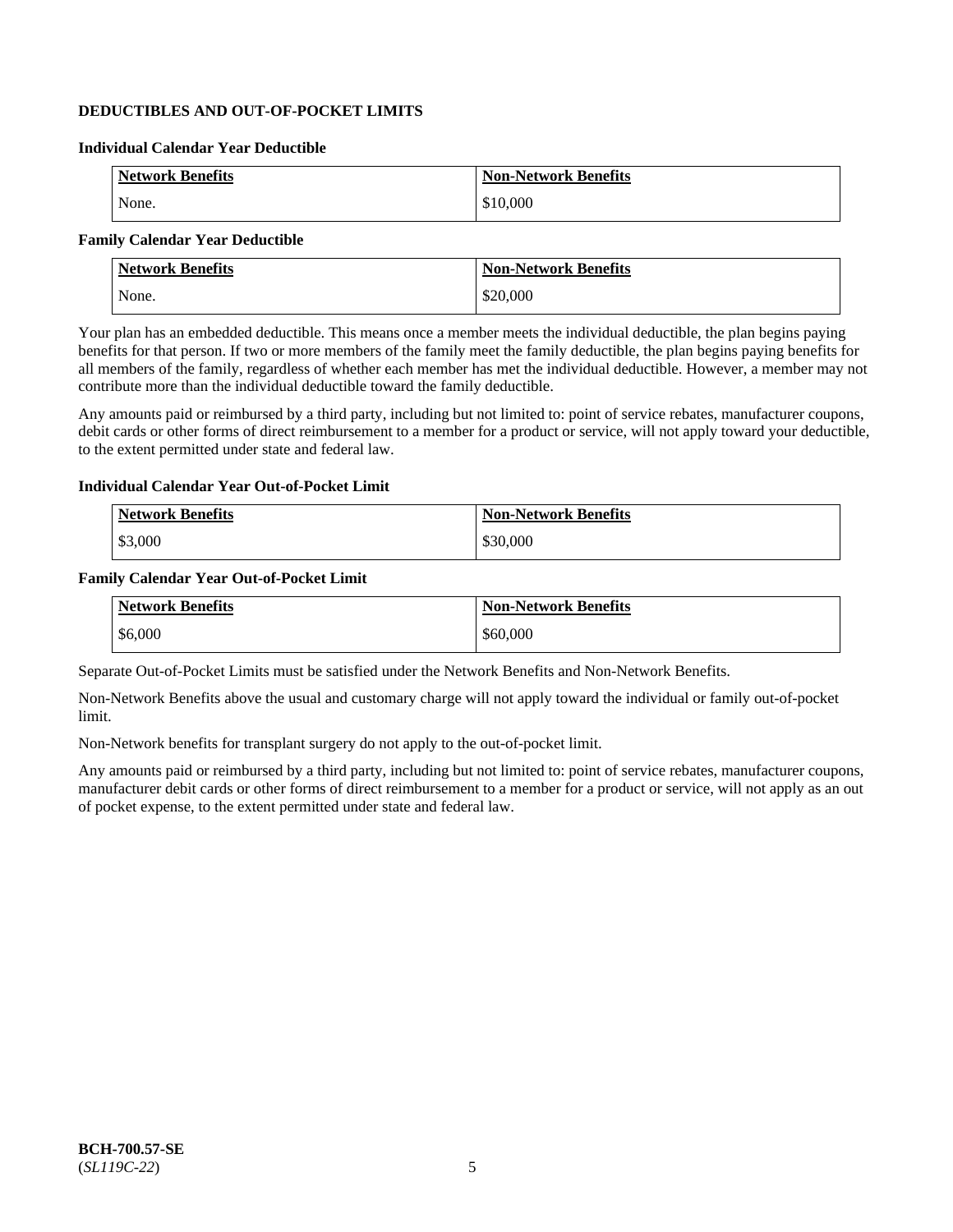# **AMBULANCE AND MEDICAL TRANSPORTATION**

# **Covered Services:**

We cover ambulance and medical transportation for medical emergencies.

We also cover medically necessary, non-emergency medical transportation if it meets our medical coverage criteria.

Covered services and supplies are based on established medical policies, which are subject to periodic review and modification by the medical or dental directors. These medical policies (medical coverage criteria) and applicable prior authorization requirements are available by calling Member Services or logging on to your "myHealthPartners" account at [healthpartners.com.](https://www.healthpartners.com/hp/index.html)

| Network Benefits             | <b>Non-Network Benefits</b> |
|------------------------------|-----------------------------|
| 90% of the charges incurred. | See Network Benefits.       |

# **Not Covered:**

See "Services Not Covered" in the Group Membership Contract.

# **BEHAVIORAL HEALTH SERVICES**

# **Covered Services:**

Covered services are based on established medical policies, which are subject to periodic review and modification by the medical directors. These medical policies (medical coverage criteria) are available by calling Member Services or logging on to your "*my*HealthPartners" account at [healthpartners.com.](http://www.healthpartners.com/)

You have rights to parity in mental health and substance use disorder treatment as required by the federal Mental Health Parity and Addiction Equity Act and Minnesota Statutes, section 62Q.47. These laws require:

- That mental health and substance use disorder services be covered on the same basis as medical services;
- That cost-sharing for mental health and substance use disorder services can be no more restrictive than cost-sharing for similar medical services;
- That treatment restrictions and limitation such as prior authorization and medical necessity can be no more restrictive than for similar medical services;
- That if enrollees have concerns they can call Member Services, file a complaint with HealthPartners, or file a complaint with the Minnesota Department of Health.

# **Mental health services**

We cover services for: mental health diagnoses as described in the Diagnostic and Statistical Manual of Mental Disorders – Fifth Edition (DSM-5) (most recent edition).

We also provide coverage for mental health treatment ordered by a Minnesota court under a valid court order that is issued on the basis of a behavioral care evaluation performed by a licensed psychiatrist or doctoral level licensed psychologist, which includes a diagnosis and an individual treatment plan for care in the most appropriate, least restrictive environment. We must be given a copy of the court order and the behavioral care evaluation, the service must be a covered benefit under this plan, and the service must be provided by a network provider, or other provider as required by law. We cover the evaluation upon which the court order was based if it was provided by a network provider. We also provide coverage for the initial mental health evaluation of a child, regardless of whether that evaluation leads to a court order for treatment, if the evaluation is ordered by a Minnesota juvenile court.

**Outpatient services, including intensive outpatient and day treatment:** We cover medically necessary outpatient professional mental health services for evaluation, crisis intervention, and treatment of mental health disorders.

A comprehensive diagnostic assessment will be used as the basis for a determination by a mental health professional, concerning the appropriate treatment and the extent of services required.

Outpatient services we cover for a diagnosed mental health condition include the following:

- Individual, group, family, and multi-family therapy;
- Medication management provided by a physician, certified nurse practitioner, or physician's assistant;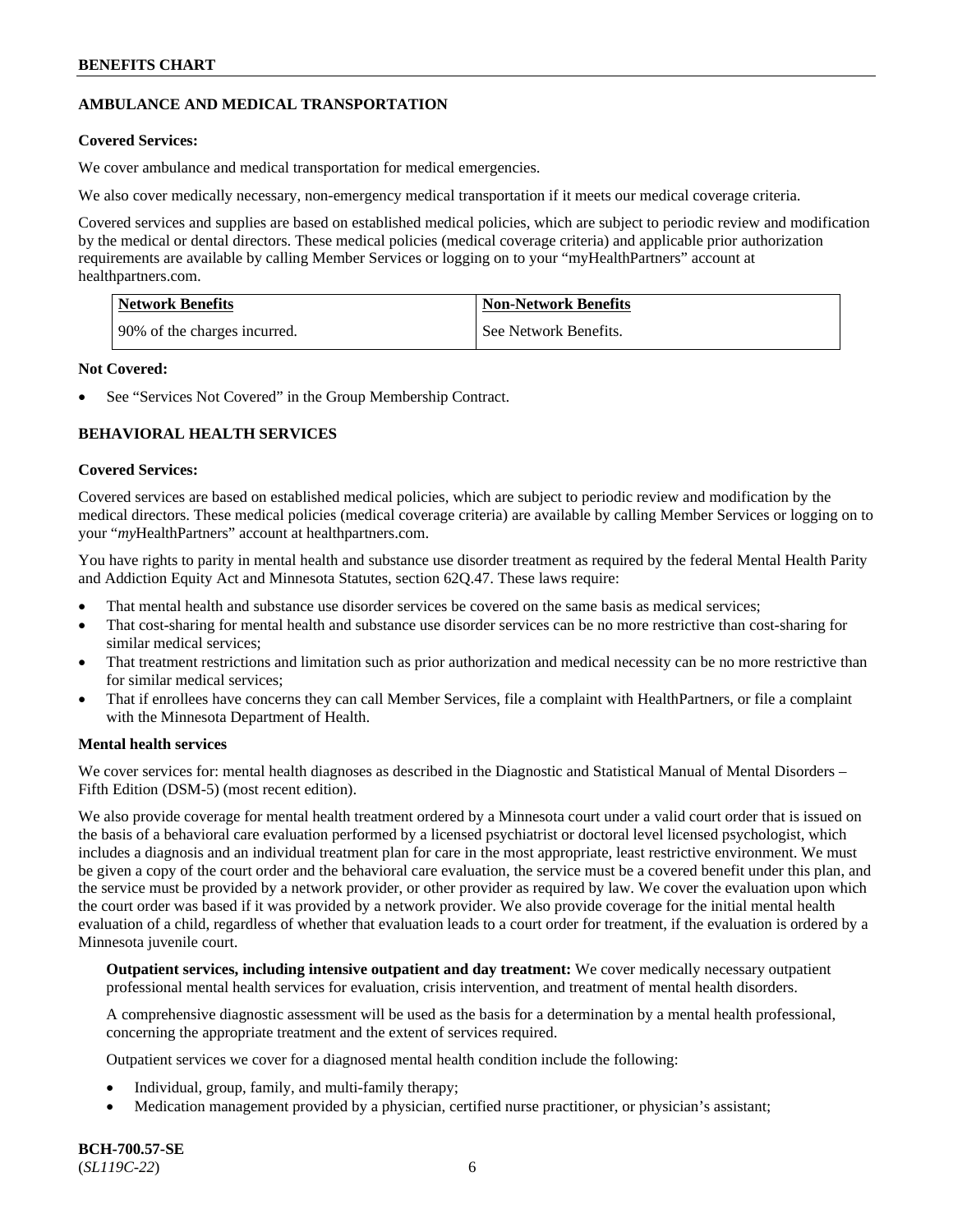- Psychological testing services for the purposes of determining the differential diagnoses and treatment planning for patients currently receiving behavioral health services;
- Day treatment and intensive outpatient services in a licensed program;
- Partial hospitalization services in a licensed hospital or community mental health center;
- Psychotherapy and nursing services provided in the home if authorized by us; and
- Treatment for gender dysphoria.

| <b>Network Benefits</b>                                                                                                                     | <b>Non-Network Benefits</b>  |
|---------------------------------------------------------------------------------------------------------------------------------------------|------------------------------|
| 100% of the charges incurred, subject to a member<br>copayment of \$25 per visit.                                                           | 50% of the charges incurred. |
| For family therapy, only one member copayment will<br>be charged, regardless of the number of members<br>primarily involved in the therapy. |                              |

#### **Group therapy**

| <b>Network Benefits</b>                                                           | <b>Non-Network Benefits</b>  |
|-----------------------------------------------------------------------------------|------------------------------|
| 100% of the charges incurred, subject to a member<br>copayment of \$10 per visit. | 50% of the charges incurred. |

**Inpatient services, including mental health residential treatment services:** We cover the following:

- Medically necessary inpatient services in a hospital and professional services for treatment of mental health disorders. Medical stabilization is covered under inpatient hospital services in the "Hospital and Skilled Nursing Facility Services" section; and
- Medically necessary mental health residential treatment services. This care must be authorized by us and provided by a hospital or residential behavioral health treatment facility licensed by the local state or Department of Health and Human Services. Services not covered under this benefit include halfway houses, group homes, extended care facilities, shelter services, correctional services, detention services, transitional services, group residential services, foster care services and wilderness programs.

| <b>Network Benefits</b>      | Non-Network Benefits         |
|------------------------------|------------------------------|
| 90% of the charges incurred. | 50% of the charges incurred. |

# **Substance use disorder (SUD) services**

We cover medically necessary services for assessments by a licensed alcohol and drug counselor and treatment of substanceuse disorders as defined in the latest edition of the DSM-5.

**Outpatient services, including intensive outpatient and day treatment:** We cover medically necessary outpatient professional services for the diagnosis and treatment of substance use disorders. Substance use disorder treatment programs must be licensed by the applicable state agency.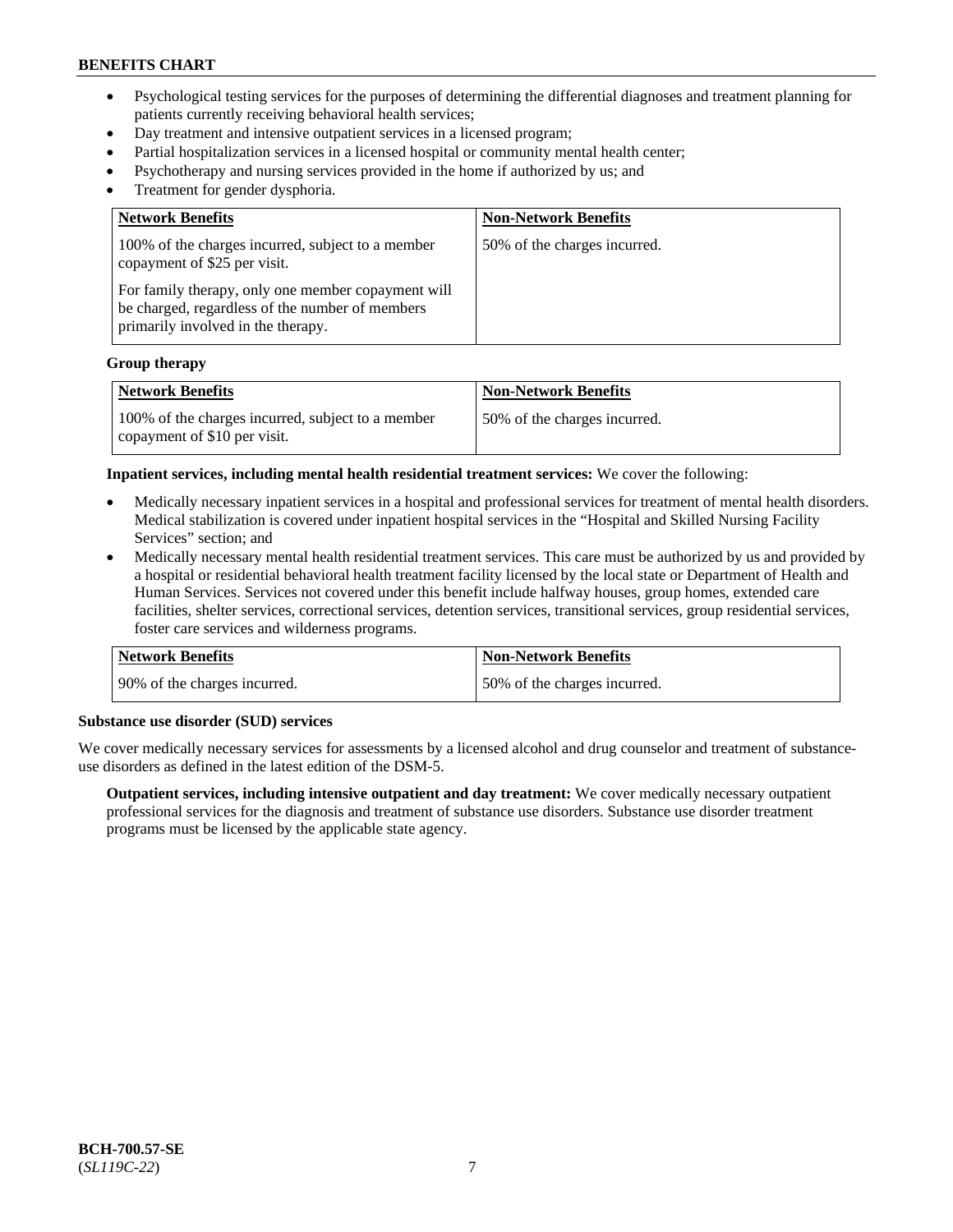Outpatient services we cover for a diagnosed substance use disorder include the following:

- Individual, group, family, and multi-family therapy provided in an office setting;
- Opiate replacement therapy including methadone and buprenorphine treatment; and
- Day treatment and intensive outpatient services in a licensed program.

| <b>Network Benefits</b>                                                                                                                     | <b>Non-Network Benefits</b>  |
|---------------------------------------------------------------------------------------------------------------------------------------------|------------------------------|
| 100% of the charges incurred, subject to a member<br>copayment of \$25 per visit.                                                           | 50% of the charges incurred. |
| For family therapy, only one member copayment will<br>be charged, regardless of the number of members<br>primarily involved in the therapy. |                              |

### **Inpatient services:** We cover the following:

- Medically necessary inpatient services in a hospital or primary residential treatment in a licensed substance use disorder treatment center. Primary residential treatment is an intensive residential treatment program of limited duration, typically 30 days or less.
- Services provided in a hospital that is licensed by the local state and accredited by Medicare.
- Detoxification services in a hospital or community detoxification facility if it is licensed by the local Department of Health and Human Services.

| Network Benefits             | <b>Non-Network Benefits</b>  |
|------------------------------|------------------------------|
| 90% of the charges incurred. | 50% of the charges incurred. |

# **Not Covered:**

See "Services Not Covered" in the Group Membership Contract.

# **CHIROPRACTIC SERVICES**

# **Covered Services:**

We cover chiropractic services for rehabilitative care, provided to diagnose and treat acute neuromusculo-skeletal conditions.

Massage therapy which is performed in conjunction with other treatment/modalities by a chiropractor, is part of a prescribed treatment plan and is not billed separately is covered.

| <b>Network Benefits</b>                           | <b>Non-Network Benefits</b>           |
|---------------------------------------------------|---------------------------------------|
| 100% of the charges incurred, subject to a member | 50% of the charges incurred.          |
| copayment of \$25 per visit.                      | Limit of 20 visits per calendar year. |

# **Not Covered:**

- Massage therapy for the purpose of comfort or convenience of the member.
- See "Services Not Covered" in the Group Membership Contract.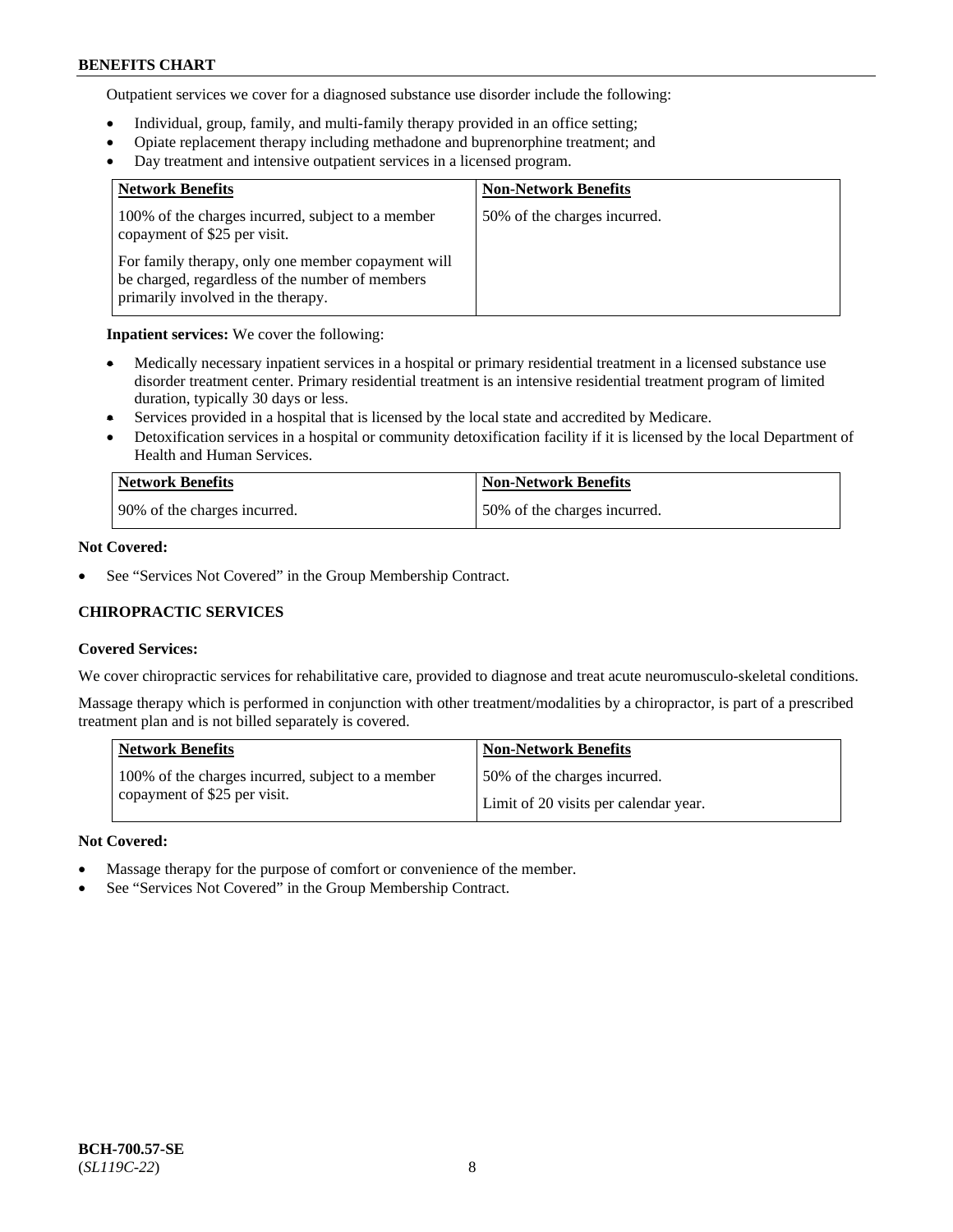# **CLINICAL TRIALS**

# **Covered Services:**

We cover certain routine services if you participate in a Phase I, Phase II, Phase III or Phase IV clinical trial that is conducted in relation to the prevention, detection, or treatment of cancer or other life-threatening disease or condition as defined in the Affordable Care Act. We cover routine patient costs for services that would be eligible under this Benefits Chart if the service was provided outside of a clinical trial.

| <b>Network Benefits</b>                                | <b>Non-Network Benefits</b>                            |
|--------------------------------------------------------|--------------------------------------------------------|
| Coverage level is same as corresponding Network        | Coverage level is same as corresponding Non-Network    |
| Benefit, depending on type of service provided such as | Benefit, depending on type of service provided such as |
| Office Visits for Illness or Injury, Inpatient or      | Office Visits for Illness or Injury, Inpatient or      |
| <b>Outpatient Hospital Services.</b>                   | <b>Outpatient Hospital Services.</b>                   |

# **Not Covered:**

- The investigative item, device or service itself.
- Items or services that are provided solely to satisfy data collection and analysis needs and that are not used in the direct clinical management of the patient.
- A service that is clearly inconsistent with widely accepted and established standards of care for a particular diagnosis.
- See "Services Not Covered" in the Group Membership Contract.

# **DENTAL SERVICES**

# **Covered Services:**

We cover services as described below.

**Accidental dental services:** We cover dentally necessary services to treat and restore damage done to sound, natural, unrestored teeth as a result of an accidental injury. Coverage is for damage caused by external trauma to face and mouth only, not for cracked or broken teeth which result from biting or chewing. We cover restorations, root canals, crowns and replacement of teeth lost that are directly related to the accident in which the member was involved. We cover initial exams, xrays, and palliative treatment including extractions, and other oral surgical procedures directly related to the accident. Subsequent treatment must be initiated within the specified time-frame and must be directly related to the accident. We do not cover restoration and replacement of teeth that are not "sound and natural" at the time of the accident.

Full mouth rehabilitation to correct occlusion (bite) and malocclusion (misaligned teeth not due to the accident) are not covered.

When an implant-supported dental prosthetic treatment is pursued, the accidental dental benefit will be applied to the prosthetic procedure. Benefits are limited to the amount that would be paid toward the placement of a removable dental prosthetic appliance that could be used in the absence of implant treatment. Care must be provided or pre-authorized by a HealthPartners dentist.

| <b>Network Benefits</b>      | <b>Non-Network Benefits</b>  |
|------------------------------|------------------------------|
| 80% of the charges incurred. | 50% of the charges incurred. |

For all accidental dental services, treatment and/or restoration must be initiated within six months of the date of the injury. Coverage is limited to the initial course of treatment and/or initial restoration. Services must be provided within twenty-four months of the date of injury to be covered.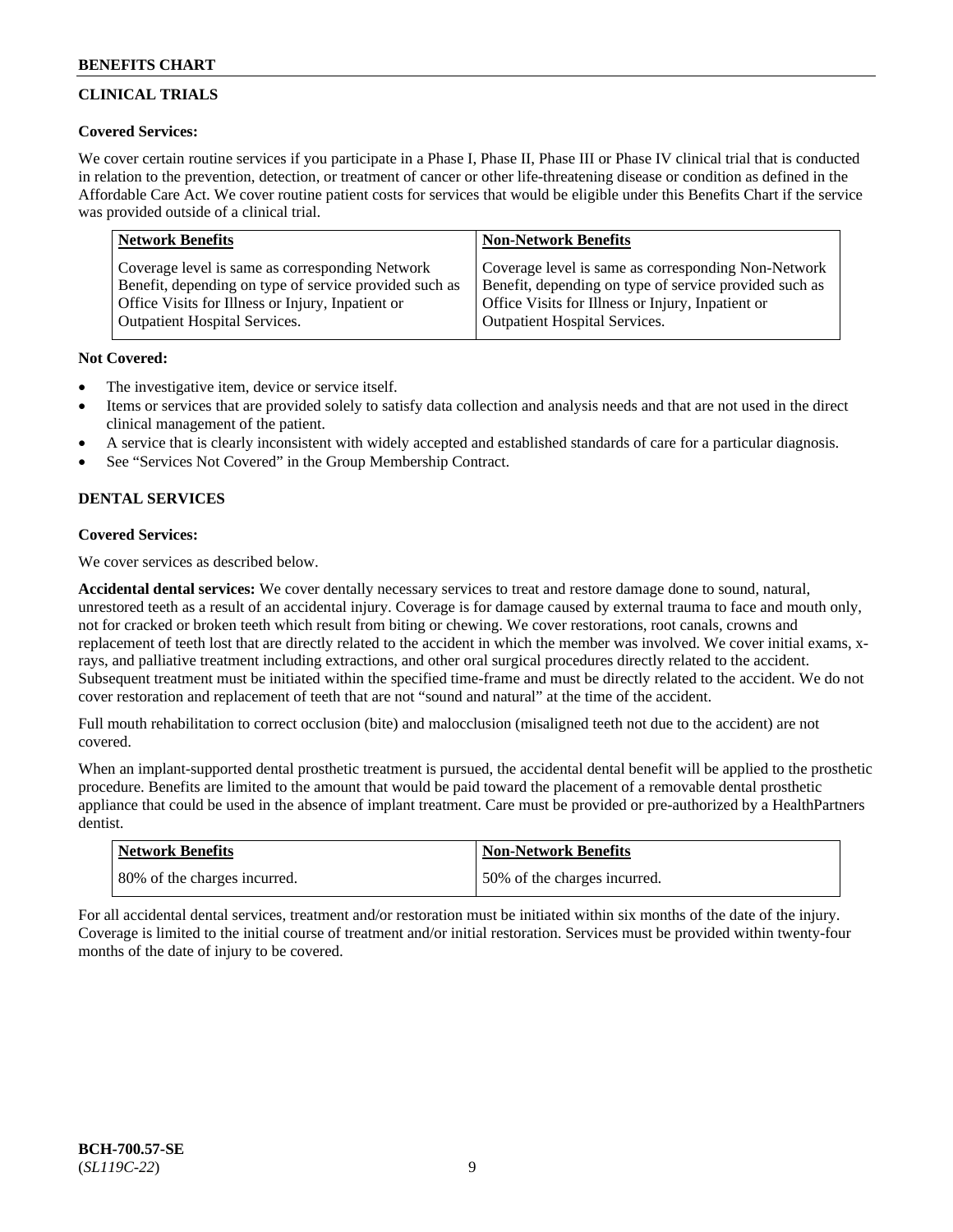# **Medical referral dental services**

**Medically necessary outpatient dental services:** We cover medically necessary outpatient dental services. Coverage is limited to dental services required for treatment of an underlying medical condition, e.g., removal of teeth to complete radiation treatment for cancer of the jaw, cysts and lesions.

| Network Benefits                                                                  | <b>Non-Network Benefits</b>  |
|-----------------------------------------------------------------------------------|------------------------------|
| 100% of the charges incurred, subject to a member<br>copayment of \$25 per visit. | 50% of the charges incurred. |

**Medically necessary hospitalization and anesthesia for dental care:** We cover medically necessary hospitalization for dental care. This is limited to charges incurred by a member who: (1) is a child under age 5; (2) is severely disabled; (3) has a medical condition and requires hospitalization or general anesthesia for dental care treatment; or (4) is a child between age 5 and 12 and care in dental offices has been attempted unsuccessfully and usual methods of behavior modification have not been successful, or when extensive amounts of restorative care, exceeding four appointments, are required. Coverage is limited to facility and anesthesia charges. Oral surgeon/dentist professional fees are not covered.

| <b>Network Benefits</b>      | <b>Non-Network Benefits</b>  |
|------------------------------|------------------------------|
| 90% of the charges incurred. | 50% of the charges incurred. |

**Medical complications of dental care:** We cover medical complications of dental care. Treatment must be medically necessary care and related to medical complications of non-covered dental care, including complications of the head, neck, or substructures.

| Network Benefits                                                                  | <b>Non-Network Benefits</b>  |
|-----------------------------------------------------------------------------------|------------------------------|
| 100% of the charges incurred, subject to a member<br>copayment of \$25 per visit. | 50% of the charges incurred. |

**Oral surgery**: We cover oral surgery. Coverage is limited to treatment of medical conditions requiring oral surgery, such as treatment of oral neoplasm, non-dental cysts, fracture of the jaws, trauma of the mouth and jaws.

| Network Benefits                                                                  | <b>Non-Network Benefits</b>  |
|-----------------------------------------------------------------------------------|------------------------------|
| 100% of the charges incurred, subject to a member<br>copayment of \$25 per visit. | 50% of the charges incurred. |

**Treatment of cleft lip and cleft palate:** We cover treatment of cleft lip and cleft palate of a dependent child to age 26, including orthodontic treatment and oral surgery directly related to the cleft. Benefits are limited to inpatient or outpatient expenses arising from medical and dental treatment that was scheduled or initiated prior to the dependent turning age 19. Dental services that are not required for the treatment of cleft lip or cleft palate are not covered. If a dependent child covered under this Contract is also covered under a dental plan which includes orthodontic services, that dental plan shall be considered primary for the necessary orthodontic services. Oral appliances are subject to the same copayment, conditions and limitations as durable medical equipment.

| <b>Network Benefits</b>                                                           | <b>Non-Network Benefits</b>  |
|-----------------------------------------------------------------------------------|------------------------------|
| 100% of the charges incurred, subject to a member<br>copayment of \$25 per visit. | 50% of the charges incurred. |

**Treatment of temporomandibular disorder (TMD) and craniomandibular disorder (CMD):** We cover surgical and nonsurgical treatment of temporomandibular disorder (TMD) and craniomandibular disorder (CMD), which is medically necessary care. Dental services which are not required to directly treat TMD or CMD are not covered.

| Network Benefits                                                                  | <b>Non-Network Benefits</b>  |
|-----------------------------------------------------------------------------------|------------------------------|
| 100% of the charges incurred, subject to a member<br>copayment of \$25 per visit. | 50% of the charges incurred. |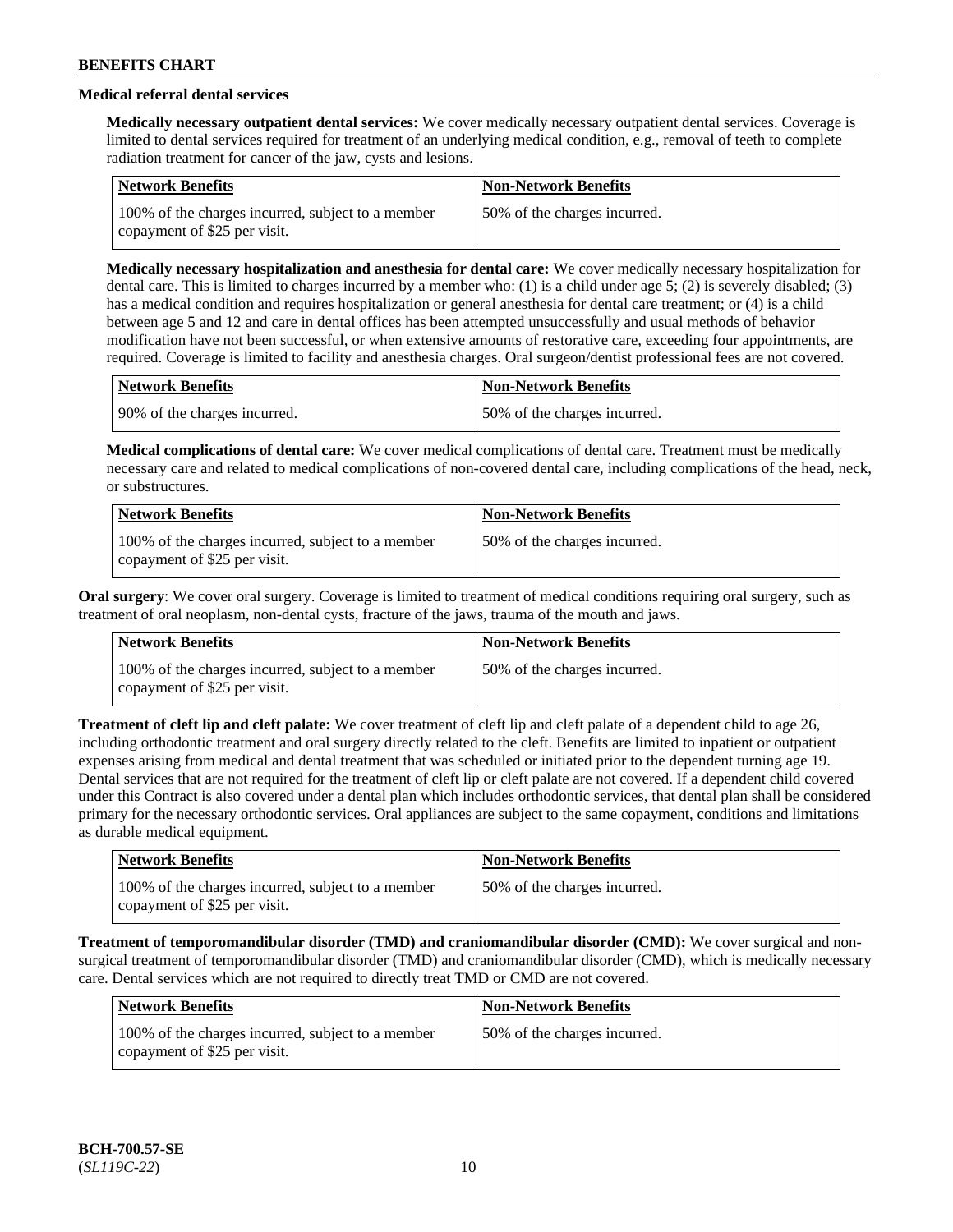# **Not Covered:**

- Dental treatment, procedures or services not listed in this Benefits Chart.
- Accident related dental services if treatment is (1) provided to teeth which are not sound and natural, (2) to teeth which have been restored, (3) initiated beyond six months from the date of the injury, (4) received beyond the initial treatment or restoration or (5) received beyond twenty-four months from the date of injury.
- Oral surgery to remove wisdom teeth.
- Orthognathic treatment or procedures and all related services, unless it is required to treat TMD or CMD and it meets our medical coverage criteria.
- See "Services Not Covered" in the Group Membership Contract.

# **DIABETES AND HYPERTENSION DISEASE MANAGEMENT PROGRAM**

### **Covered Services:**

If you meet criteria for coverage, you may qualify for the Diabetes and/or Hypertension Disease Management Program.

The program covers group health coaching which focuses on weight loss, exercise, behavior modification and health education through Omada Health.

| <b>Network Benefits</b>       | <b>Non-Network Benefits</b> |
|-------------------------------|-----------------------------|
| 100% of the charges incurred. | Not applicable.             |

### **Not Covered:**

See "Services Not Covered" in the Group Membership Contract.

# **DIABETIC EQUIPMENT AND SUPPLIES**

#### **Covered Services:**

We cover physician prescribed medically appropriate and necessary drugs and supplies used in the management and treatment of diabetes for members with gestational, Type I or Type II diabetes including durable diabetic equipment and disposable supplies, as described below.

Certain items are only covered if your condition meets our coverage criteria and obtained through an authorized vendor. For more information on what we cover and any prior authorization requirements, call Member Services or log on to your "*my*HealthPartners" account at [healthpartners.com.](http://www.healthpartners.com/)

Insulin and medications for diabetes are covered as outpatient drugs under the "Prescription Drug Services" section.

**Pumps and Pump Supplies.** These include diabetic insulin pumps, diabetic infusion pumps and infusion pump supplies such as infusion sets, tubing, connectors and syringe reservoirs.

| <b>Network Benefits</b>                                                                | <b>Non-Network Benefits</b>  |
|----------------------------------------------------------------------------------------|------------------------------|
| Pumps received at a pharmacy:<br>90% of the charges incurred.                          | 50% of the charges incurred. |
| Pumps received from a non-pharmacy approved<br>vendor:<br>90% of the charges incurred. |                              |

#### **All other durable equipment and diabetic supplies**

Durable Diabetic Equipment and Supplies. These include continuous glucose monitoring system (CGMS), transmitter, sensors and receivers, diabetic blood glucose monitors and control/calibrating solutions (for checking accuracy or testing equipment and test strips).

Disposable Diabetic Supplies. These are one-time use supplies, including syringes, lancets, lancet devices, blood and urine ketone test strips, and needles.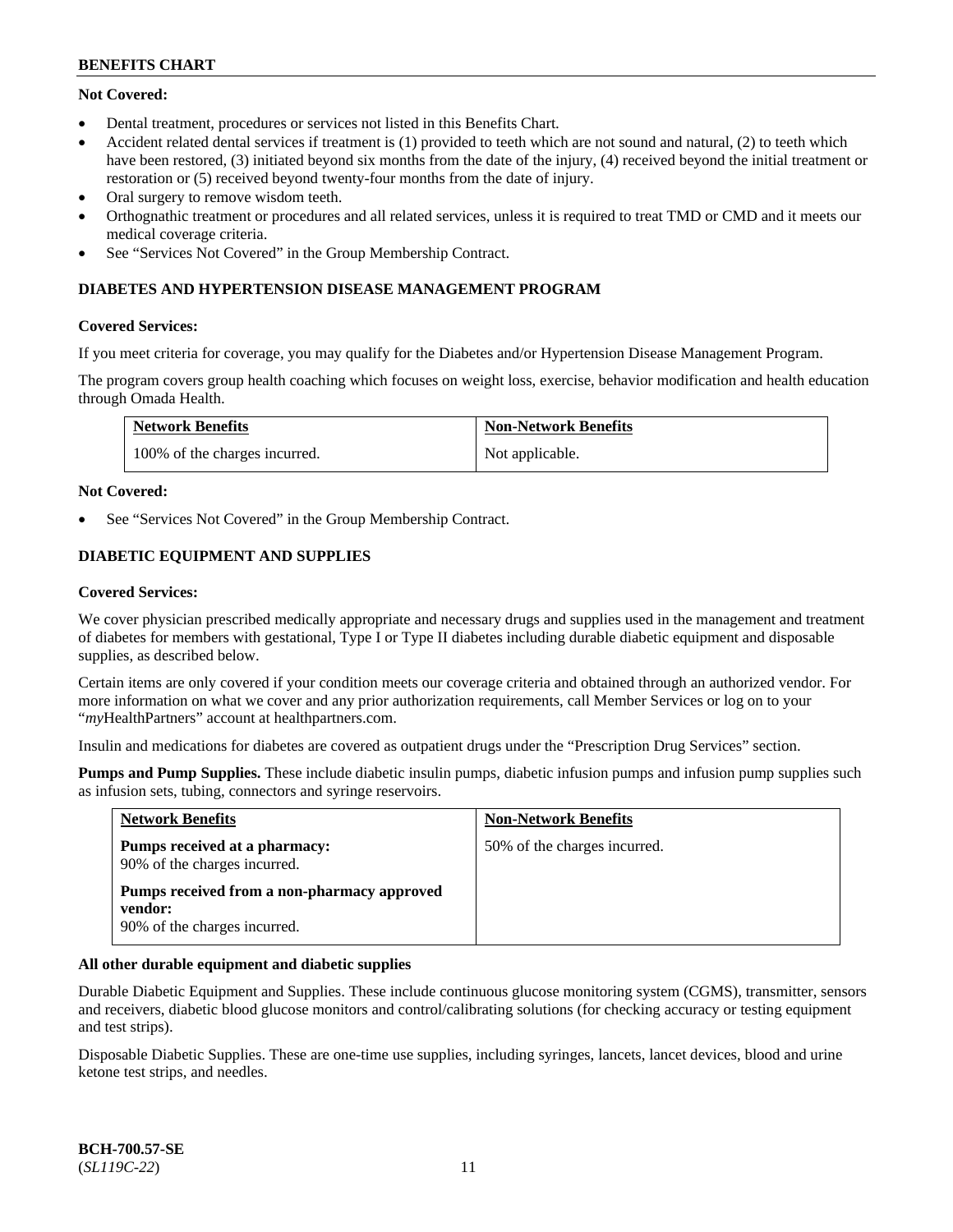Certain diabetic supplies and equipment must be purchased at a pharmacy.

| <b>Network Benefits</b>                                                                                              | <b>Non-Network Benefits</b>  |
|----------------------------------------------------------------------------------------------------------------------|------------------------------|
| If received through a pharmacy:<br>90% of the charges incurred.                                                      | 50% of the charges incurred. |
| If received through a non-pharmacy provider:<br>90% of the charges incurred if purchased from an<br>approved vendor. |                              |

# **Limitations:**

- No more than a 93-day supply of diabetic supplies is covered and dispensed at a time.
- We require that certain diabetic supplies and equipment be purchased at a pharmacy.
- Diabetic supplies and equipment are limited to certain models and brands.
- Durable medical equipment and supplies must be obtained from or repaired by approved vendors.
- Covered services and supplies are based on established medical policies which are subject to periodic review and modification by the medical directors. Our coverage policy for diabetic supplies includes information on our required models and brands. These medical policies (medical coverage criteria) are available by calling Member Services or logging on to your "*my*HealthPartners" account at [healthpartners.com.](http://www.healthpartners.com/)

# **Not Covered:**

- Replacement or repair of any covered items, if the items are (i) damaged or destroyed by misuse, abuse or carelessness, (ii) lost; or (iii) stolen.
- Duplicate or similar items.
- Labor and related charges for repair of any covered items which are more than the cost of replacement by an approved vendor.
- Batteries for monitors and equipment.
- Sales tax, mailing, delivery charges, service call charges.
- See "Services Not Covered" in the Group Membership Contract.

# **DIAGNOSTIC IMAGING SERVICES**

#### **Covered Services:**

We cover diagnostic imaging, when ordered by a provider and provided in a clinic or outpatient hospital facility.

For Network Benefits, non-emergent, scheduled outpatient Magnetic Resonance Imaging (MRI) and Computed Tomography (CT) must be provided at a designated facility. Your physician or facility will obtain or verify prior authorization for these services with HealthPartners, as needed.

We cover services provided in a clinic or outpatient hospital facility (to see the benefit level for inpatient hospital or skilled nursing facility services, see benefits under Inpatient Hospital and Skilled Nursing Facility Services).

#### **Outpatient magnetic resonance imaging (MRI) and computed tomography (CT)**

| <b>Network Benefits</b>      | <b>Non-Network Benefits</b>  |
|------------------------------|------------------------------|
| 90% of the charges incurred. | 50% of the charges incurred. |

# **All other outpatient diagnostic imaging services for illness or injury**

#### **Services for illness or injury**

| Network Benefits               | <b>Non-Network Benefits</b>  |
|--------------------------------|------------------------------|
| 1 90% of the charges incurred. | 50% of the charges incurred. |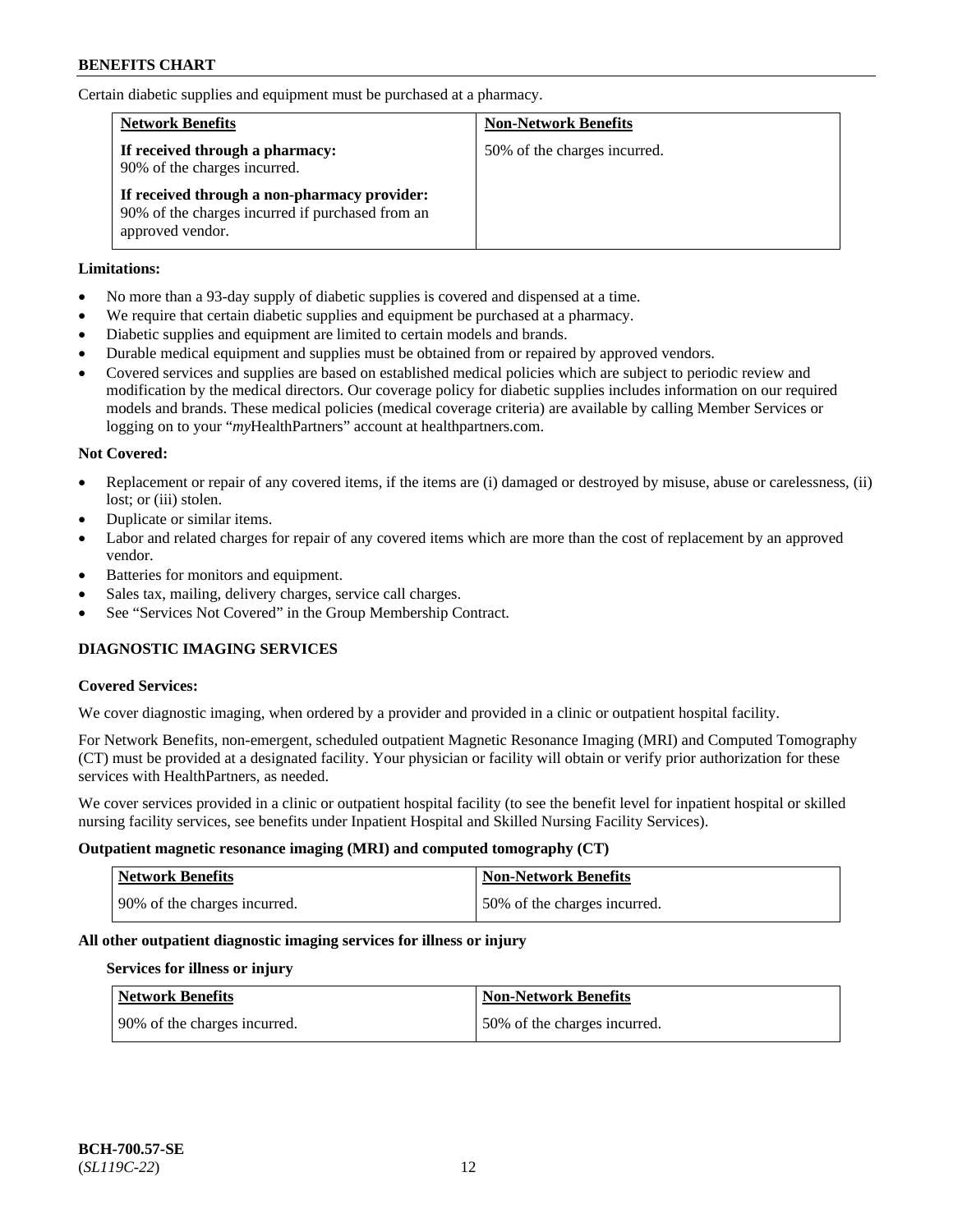#### **Preventive services (MRI/CT procedures are not considered preventive)**

Diagnostic imaging services associated with preventive services are covered at the benefit level shown in the "Preventive Services" section of this Benefits Chart.

### **Not Covered:**

See "Services Not Covered" in the Group Membership Contract.

# **DURABLE MEDICAL EQUIPMENT, PROSTHETICS, ORTHOTICS, AND SUPPLIES**

#### **Covered Services:**

We cover equipment and services, as described below.

We cover durable medical equipment and services, prosthetics, orthotics and supplies, subject to the limitations below.

External hearing aids (including osseointegrated or bone anchored) for members age 18 or younger who have hearing loss that is not correctable by other covered procedures. Coverage is limited to one basic, standard hearing aid for each ear every three years. A basic hearing aid is defined as a hearing device that consists of a microphone, amplifier, volume control, battery and receiver. It does not include upgrades above and beyond the functionality of a basic hearing aid, including but not limited to hearing improvements for group settings, background noise, Bluetooth/remote control functionality, or extended warranties. Charges for upgrades above the cost of a basic, standard hearing aid are not covered.

Diabetic equipment and supplies are covered under the "Diabetic Equipment and Supplies" section.

#### **Special dietary treatment for Phenylketonuria (PKU) if it meets our medical coverage criteria**

| <b>Network Benefits</b>      | <b>Non-Network Benefits</b>  |
|------------------------------|------------------------------|
| 90% of the charges incurred. | 50% of the charges incurred. |

#### **Oral amino acid based elemental formula if it meets our medical coverage criteria**

| Network Benefits               | Non-Network Benefits         |
|--------------------------------|------------------------------|
| 1 90% of the charges incurred. | 50% of the charges incurred. |

#### **All other durable medical equipment, prosthetics, orthotics and supplies**

| Network Benefits              | <b>Non-Network Benefits</b>  |
|-------------------------------|------------------------------|
| 190% of the charges incurred. | 50% of the charges incurred. |

#### **Limitations:**

Coverage of durable medical equipment is limited by the following:

- Payment will not exceed the cost of an alternate piece of equipment or service that is effective and medically necessary.
- Wigs for hair loss resulting from alopecia areata are limited to one per calendar year.
- For prosthetic benefits, other than hair prostheses (i.e., wigs) for hair loss resulting from alopecia areata and oral appliances for cleft lip and cleft palate, payment will not exceed the cost of an alternate piece of equipment or service that is effective, medically necessary and enables members to conduct standard activities of daily living.
- We reserve the right to determine if an item will be approved for rental vs. purchase.
- Durable medical equipment and supplies must be obtained from or repaired by approved vendors.
- Covered services and supplies are based on established medical policies, which are subject to periodic review and modification by the medical or dental directors. Our coverage policy for diabetic supplies includes information on our required models and brands. These medical policies (medical coverage criteria) are available by calling Member Services or logging on to your "*my*HealthPartners" account a[t healthpartners.com.](https://www.healthpartners.com/hp/index.html)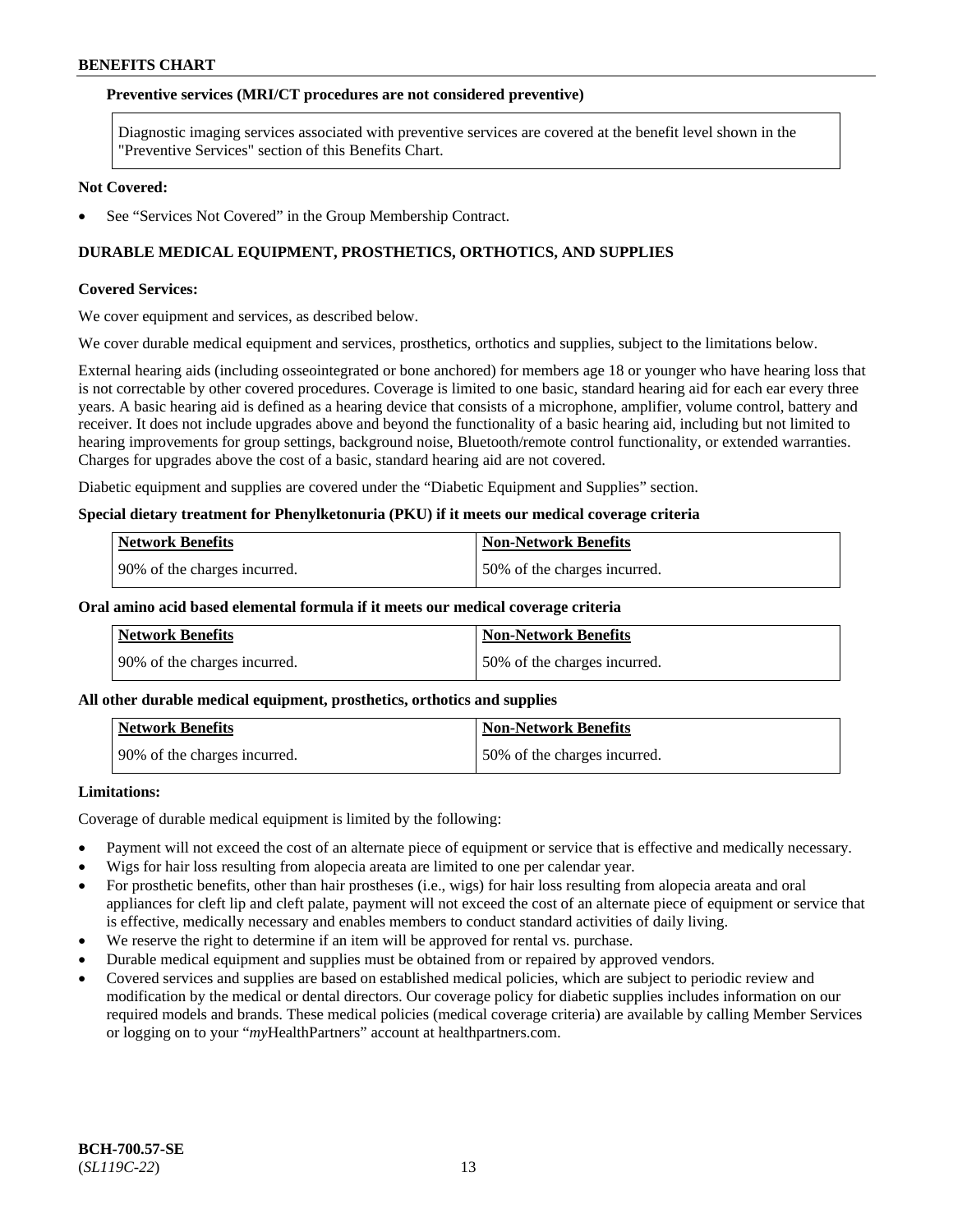# **Not Covered:**

Items that are not eligible for coverage include, but are not limited to:

- Replacement or repair of any covered items, if the items are (i) damaged or destroyed by misuse, abuse or carelessness, (ii) lost; or (iii) stolen.
- Duplicate or similar items.
- Labor and related charges for repair of any covered items which are more than the cost of replacement by an approved vendor.
- Sales tax, mailing, delivery charges, service call charges.
- Items that are primarily educational in nature or for hygiene, vocation, comfort, convenience or recreation.
- Communication aids or devices: equipment to create, replace or augment communication abilities including, but not limited to, speech processors, receivers, communication boards, or computer or electronic assisted communication.
- Hearing aids (implantable and external, including osseointegrated or bone anchored) and their fitting, except as specifically described in this Benefits Chart. This exclusion does not apply to cochlear implants.
- Eyeglasses, contact lenses and their fitting, measurement and adjustment, except as specifically described in this Benefits Chart.
- Hair prostheses (wigs), except as specifically described in this Benefits Chart.
- Household equipment which primarily has customary uses other than medical, such as, but not limited to, exercise cycles, air purifiers, central or unit air conditioners, water purifiers, non-allergenic pillows, mattresses or waterbeds.
- Household fixtures including, but not limited to, escalators or elevators, ramps, swimming pools and saunas.
- Modifications to the structure of the home including, but not limited to, wiring, plumbing or charges for installation of equipment.
- Vehicle, car or van modifications including, but not limited to, hand brakes, hydraulic lifts and car carrier.
- Rental equipment while owned equipment is being repaired by non-contracted vendors, beyond one month rental of medically necessary equipment.
- Other equipment and supplies, including but not limited to assistive devices, that we determine are not eligible for coverage.
- See "Services Not Covered" in the Group Membership Contract.

# **EMERGENCY AND URGENTLY NEEDED CARE SERVICES**

# **Covered Services:**

We cover services for emergency care and urgently needed care if the services are otherwise eligible for coverage under this Benefits Chart.

**Urgently needed care.** These are services to treat an unforeseen illness or injury, which are required in order to prevent a serious deterioration in your health, and which cannot be delayed until the next available clinic or office hours.

# **Urgently needed care at clinics**

| <b>Network Benefits</b>                                                           | <b>Non-Network Benefits</b> |
|-----------------------------------------------------------------------------------|-----------------------------|
| 100% of the charges incurred, subject to a member<br>copayment of \$25 per visit. | See Network Benefits.       |

**Emergency care.** These are services to treat: (1) the sudden, unexpected onset of illness or injury which, if left untreated or unattended until the next available clinic or office hours, would result in hospitalization, or (2) a condition requiring professional health services immediately necessary to preserve life or stabilize health. Emergency care includes emergency services as defined in Division BB, Title I, Section 102 of the Consolidated Appropriations Act of 2021. Emergency care also includes an immediate response service available on a 24-hour, seven-day-a-week basis for each child, or person, having a psychiatric crisis, a mental health crisis, or a mental health emergency.

When reviewing claims for coverage of emergency services, our medical director will take into consideration a reasonable layperson's belief that the circumstances required immediate medical care that could not wait until the next working day or next available clinic appointment. Emergency care also includes an immediate response service available on a 24-hour, sevenday-a-week basis for each child, or person, having a psychiatric crisis, a mental health crisis, or a mental health emergency.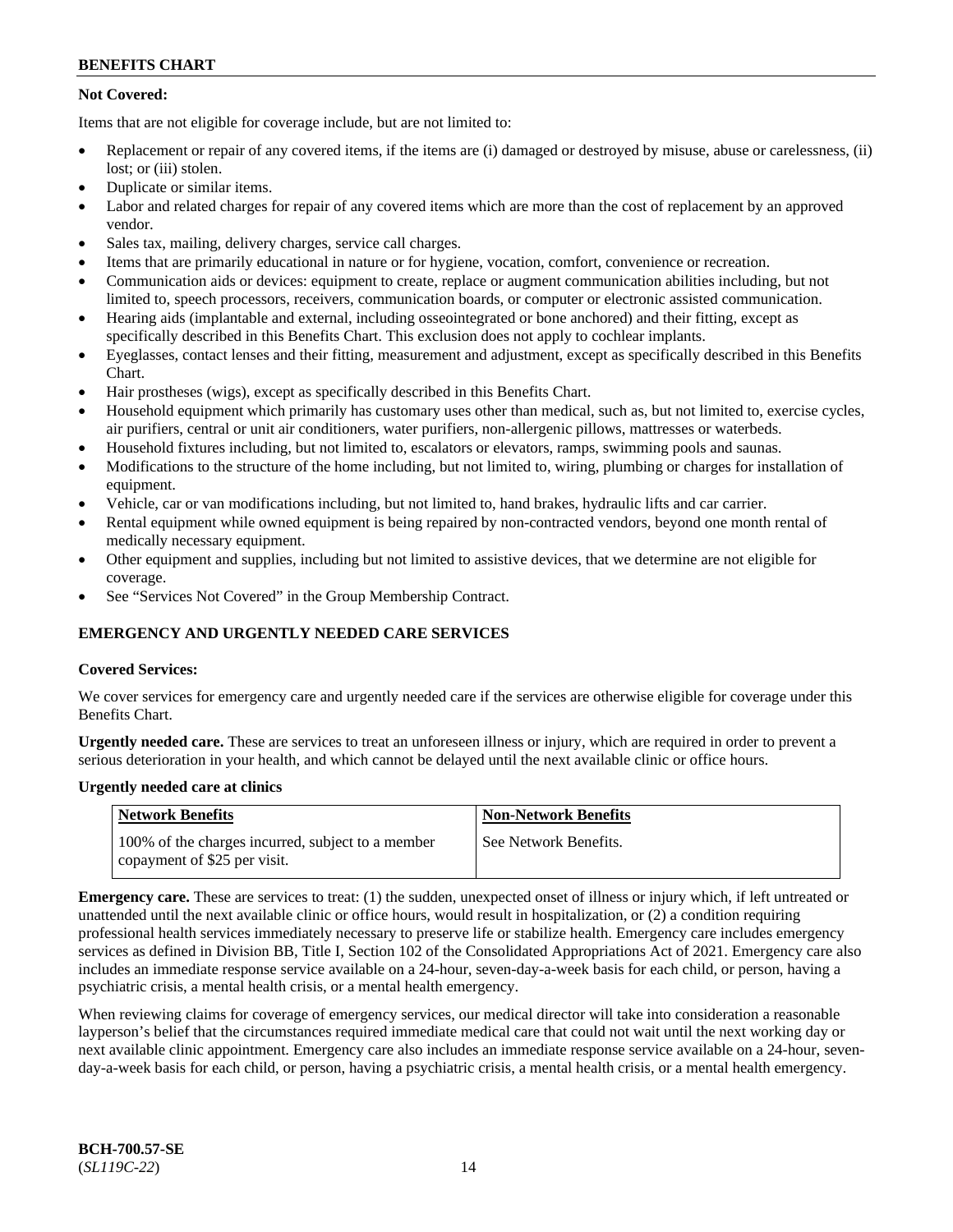# **Emergency care in a hospital emergency room, including professional services of a physician**

| <b>Network Benefits</b>                                                                   | <b>Non-Network Benefits</b> |
|-------------------------------------------------------------------------------------------|-----------------------------|
| 100% of the charges incurred, subject to a member<br>copayment of \$200 per visit.        | See Network Benefits.       |
| Emergency room copayment is waived if admitted for<br>the same condition within 24 hours. |                             |

# **Inpatient emergency care in a hospital**

| <b>Network Benefits</b>      | <b>Non-Network Benefits</b> |
|------------------------------|-----------------------------|
| 90% of the charges incurred. | See Network Benefits.       |

# **Not Covered:**

See "Services Not Covered" in the Group Membership Contract.

# **GENE THERAPY**

# **Covered Services:**

We cover gene therapy treatment that meets our current medical coverage criteria.

| <b>Network Benefits</b>                                                                                                                                                                                 | <b>Non-Network Benefits</b> |
|---------------------------------------------------------------------------------------------------------------------------------------------------------------------------------------------------------|-----------------------------|
| Coverage level is same as corresponding Network<br>Benefit, depending on type of service provided, such as<br>Office Visits for Illness or Injury, Inpatient or<br><b>Outpatient Hospital Services.</b> | No Coverage.                |

# **Limitations:**

- Gene therapy must be provided by a designated provider.
- Specific types of gene therapy are limited to therapies and conditions specified in our medical coverage criteria.

# **Not Covered:**

• See "Services Not Covered" in the Group Membership Contract.

# **HEALTH EDUCATION**

# **Covered Services:**

We cover education for preventive services and education for the management of chronic health problems (such as diabetes).

| Network Benefits              | <b>Non-Network Benefits</b>  |
|-------------------------------|------------------------------|
| 100% of the charges incurred. | 50% of the charges incurred. |

# **Not Covered:**

• See "Services Not Covered" in the Group Membership Contract.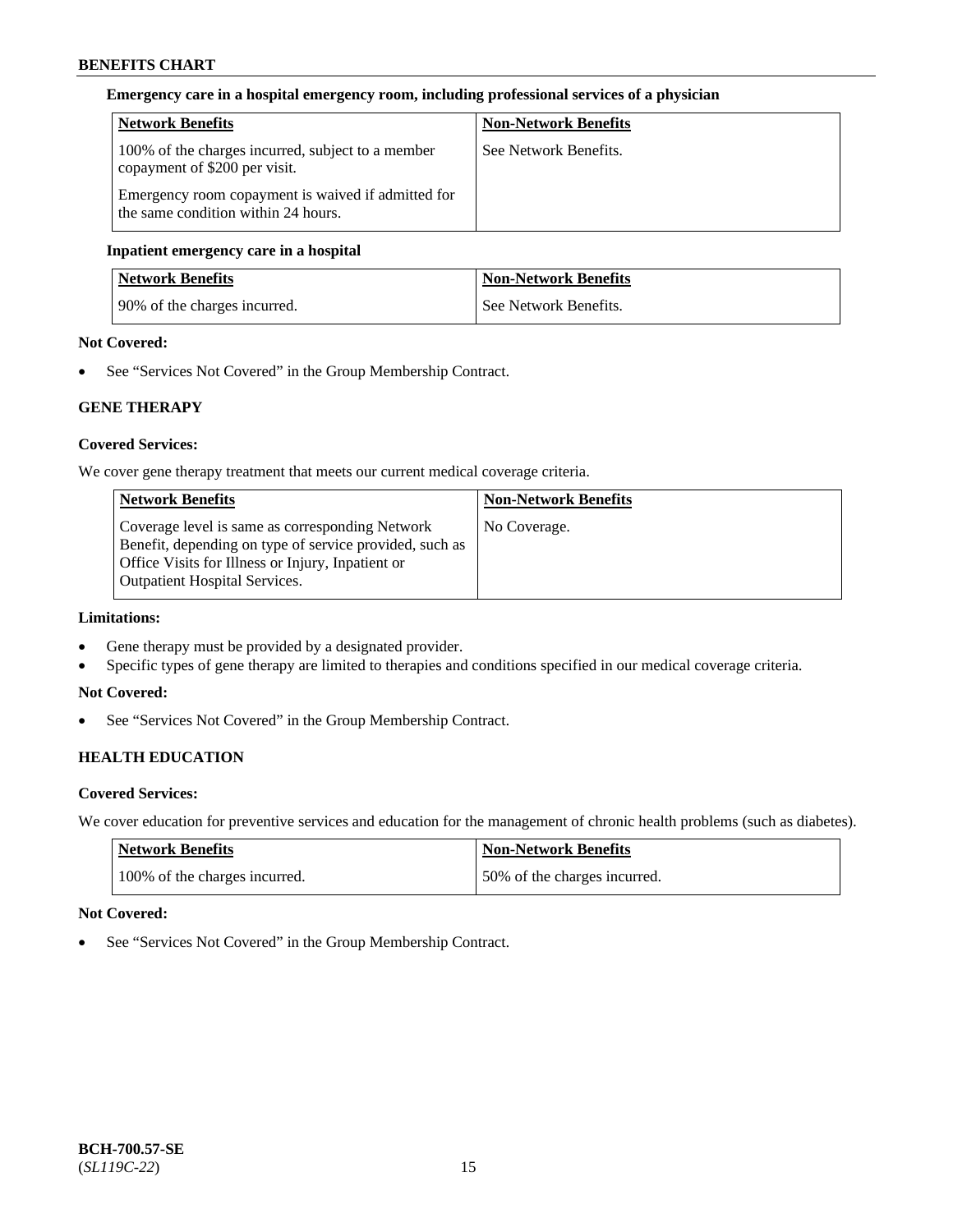# **HOME-BASED COMPREHENSIVE HEALTH RISK ASSESSMENT**

### **Covered Services:**

If you meet our criteria for coverage, you may qualify for our home-based comprehensive health risk assessment program. The program covers a health assessment with a designated nurse practitioner.

| <b>Network Benefits</b>       | <b>Non-Network Benefits</b> |
|-------------------------------|-----------------------------|
| 100% of the charges incurred. | No Coverage.                |

### **Not Covered:**

See "Services Not Covered" in the Group Membership Contract.

# **HOME HEALTH SERVICES**

### **Covered Services:**

We cover skilled nursing services, physical therapy, occupational therapy, speech therapy, respiratory therapy and other therapeutic services, non-routine prenatal and postnatal services, routine postnatal well child visits (as described in the Medical Coverage Criteria), phototherapy services for newborns, home health aide services and other eligible home health services when provided in your home, if you are homebound (i.e., unable to leave home without considerable effort due to a medical condition. Lack of transportation does not constitute homebound status). For phototherapy services for newborns and high risk pre-natal services, supplies and equipment are included.

We cover total parenteral nutrition/intravenous ("TPN/IV") therapy, equipment, supplies and drugs in connection with IV therapy. IV line care kits are covered under Durable Medical Equipment.

You do not need to be homebound to receive total parenteral nutrition/intravenous ("TPN/IV") therapy.

We cover palliative care benefits. Palliative care includes symptom management, education and establishing goals of care. We waive the requirement that you be homebound for a limited number of home visits for palliative care (as shown in the Benefits Chart), if you have a life-threatening, non-curable condition which has a prognosis of survival of two years or less. Additional palliative care visits are eligible under the home health services benefit if you are homebound and meet all other requirements defined in this section.

Home health services are eligible and covered only when:

- medically necessary; and
- provided as rehabilitative care, terminal care or maternity care; and
- ordered by a physician, and included in the written home care plan.

### **Physical therapy, occupational therapy, speech therapy, respiratory therapy, home health aide services and palliative care**

| <b>Network Benefits</b>                                                                                                                                                                                                                                       | <b>Non-Network Benefits</b>  |
|---------------------------------------------------------------------------------------------------------------------------------------------------------------------------------------------------------------------------------------------------------------|------------------------------|
| 100% of the charges incurred, subject to a member<br>copayment of \$25 per visit.                                                                                                                                                                             | 50% of the charges incurred. |
| If more than one home health visit occurs in a day, a<br>separate copayment applies to each. For example, if an<br>occupational therapist and a physical therapist visit a<br>member in the same day, a separate copayment will be<br>charged for each visit. |                              |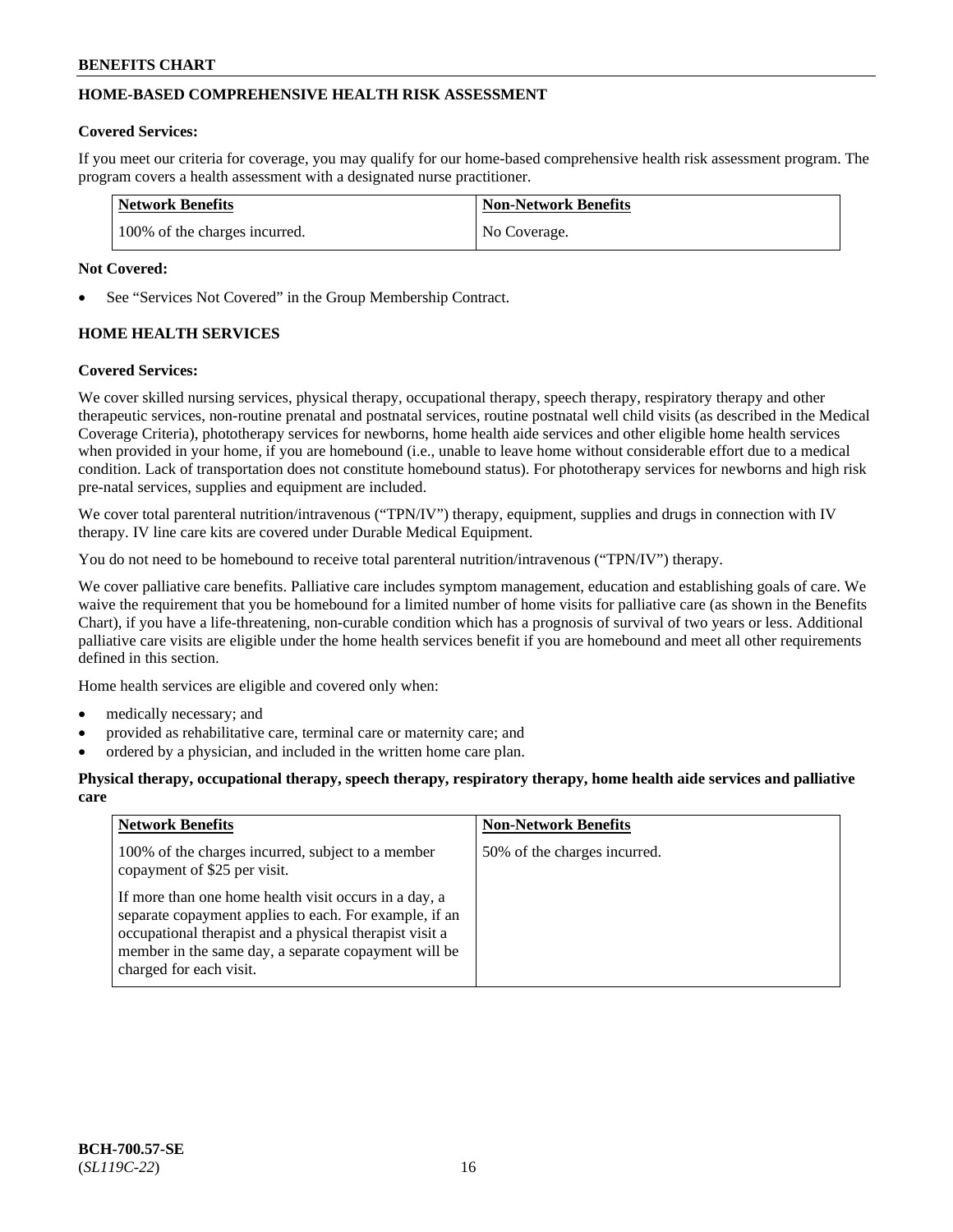### **TPN/IV therapy, skilled nursing services, non-routine prenatal/postnatal services, and phototherapy**

| Network Benefits              | <b>Non-Network Benefits</b>  |
|-------------------------------|------------------------------|
| 100% of the charges incurred. | 50% of the charges incurred. |

Each 24-hour visit (or shifts of up to 24-hour visits) equals one visit and counts toward the Maximum visits for all other services shown below. Any visit that lasts less than 24 hours, regardless of the length of the visit, will count as one visit toward the Maximum visits for all other services shown below. All visits must be medically necessary and benefit eligible.

#### **Routine postnatal well child visits**

| <b>Network Benefits</b>       | <b>Non-Network Benefits</b>  |
|-------------------------------|------------------------------|
| 100% of the charges incurred. | 50% of the charges incurred. |

### **Maximum visits for palliative care**

If you are eligible to receive palliative care in the home and you are not homebound, there is a maximum of 12 visits per calendar year.

#### **Maximum visits for all other services**

| <b>Network Benefits</b>       | Non-Network Benefits          |
|-------------------------------|-------------------------------|
| 120 visits per calendar year. | 160 visits per calendar year. |

Each visit provided under the Network Benefits and Non-Network Benefits counts toward the maximums shown under all Maximum visits sections. The routine postnatal well child visit does not count toward the visit limit.

#### **Limitations:**

- Home health services are not provided as a substitute for a primary caregiver in the home or as relief (respite) for a primary caregiver in the home. We will not reimburse family members or residents in your home for the above services.
- A service shall not be considered a skilled nursing service merely because it is performed by, or under the direct supervision of, a licensed nurse. Where a service (such as tracheotomy suctioning or ventilator monitoring) or like services, can be safely and effectively performed by a non-medical person (or self-administered), without the direct supervision of a licensed nurse, the service shall not be regarded as a skilled nursing service, whether or not a skilled nurse actually provides the service. The unavailability of a competent person to provide a non-skilled service shall not make it a skilled service when a skilled nurse provides it. Only the skilled nursing component of so-called "blended" services (i.e. services which include skilled and non-skilled components) are covered under this Benefits Chart.

#### **Not Covered:**

- Financial or legal counseling services.
- Housekeeping or meal services in your home.
- Private duty nursing services. This exclusion does not apply if covered person is also covered under Medical Assistance under 256B.0625, subdivision 7, with the exception of section 256B.0654 subdivision 4.
- Services provided by a family member or enrollee, or a resident in the enrollee's home.
- Vocational rehabilitation and recreational or educational therapy. Recreation therapy is therapy provided solely for the purpose of recreation, including but not limited to: (a) requests for physical therapy or occupational therapy to improve athletic ability, and (b) braces or guards to prevent sports injuries.
- See "Services Not Covered" in the Group Membership Contract.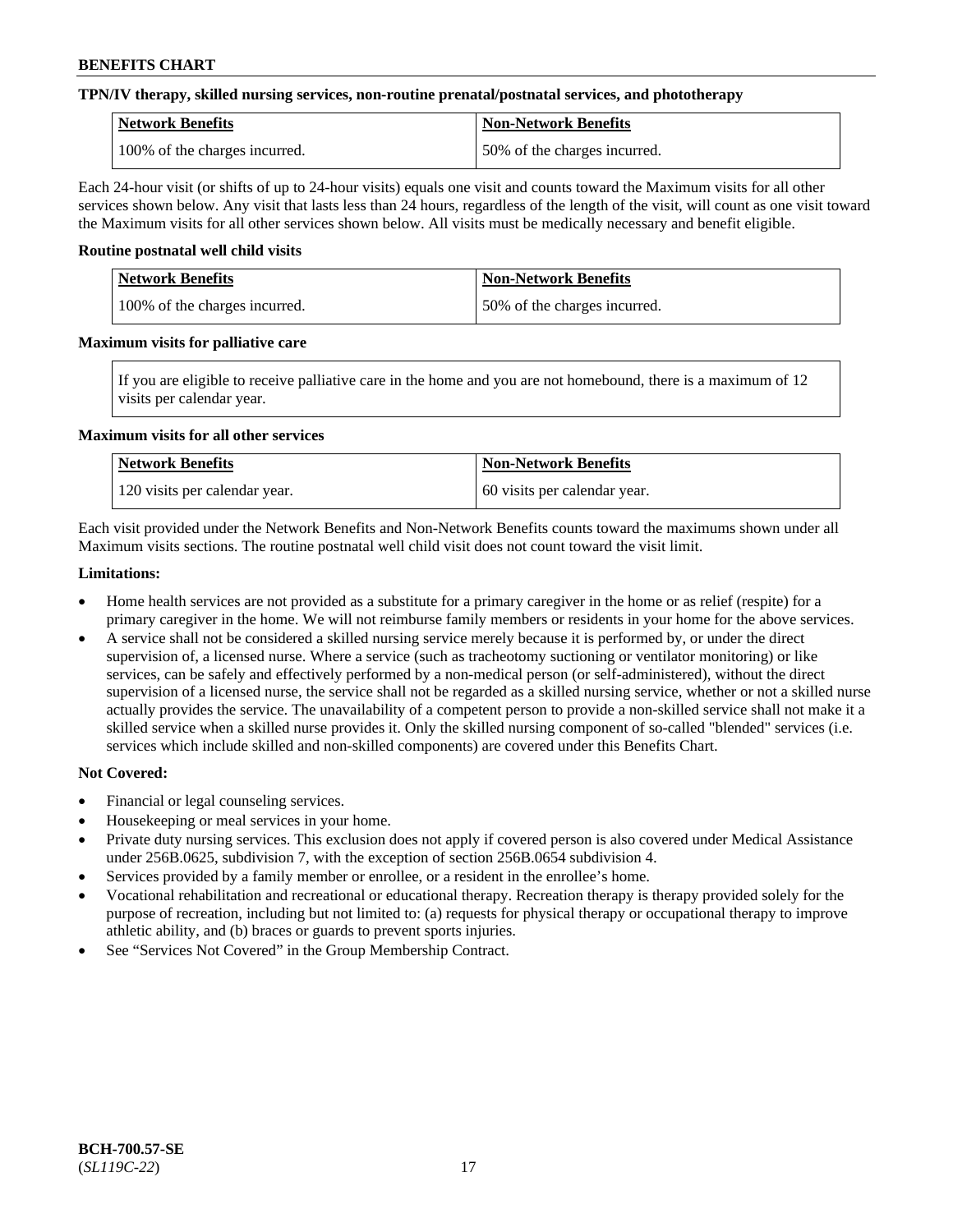# **HOME HOSPICE SERVICES**

### **Applicable Definitions:**

**Part-time.** This is up to two hours of service per day, more than two hours is considered continuous care.

**Continuous Care.** This is from two to twelve hours of service per day provided by a registered nurse, licensed practical nurse, or home health aide, during a period of crisis in order to maintain a terminally ill patient at home.

**Appropriate Facility.** This is a nursing home, hospice residence, or other inpatient facility.

**Custodial Care Related to Hospice Services.** This means providing assistance in the activities of daily living and the care needed by a terminally ill patient which can be provided by primary caregiver (i.e., family member or friend) who is responsible for the patient's home care.

# **Covered Services:**

**Home Hospice Program.** We cover the services described below if you are terminally ill and accepted as a home hospice program participant. You must meet the eligibility requirements of the program, and elect to receive services through the home hospice program. The services will be provided in your home, with inpatient care available when medically necessary as described below. If you elect to receive hospice services, you do so in lieu of curative treatment for your terminal illness for the period you are enrolled in the home hospice program.

**Eligibility:** In order to be eligible to be enrolled in the home hospice program, you must: (1) be a terminally ill patient (prognosis of six months or less); (2) have chosen a palliative treatment focus (i.e., emphasizing comfort and supportive services rather than treatment attempting to cure the disease or condition); and (3) continue to meet the terminally ill prognosis as reviewed by our medical director or his or her designee over the course of care. You may withdraw from the home hospice program at any time.

**Eligible Services:** Hospice services include the following services provided in accordance with an approved hospice treatment plan.

- Home Health Services:
	- o Part-time care provided in your home by an interdisciplinary hospice team (which may include a physician, nurse, social worker, and spiritual counselor) and medically necessary home health services are covered.
	- o One or more periods of continuous care in your home or in a setting which provides day care for pain or symptom management, when medically necessary, will be covered.
- Inpatient Services: We cover medically necessary inpatient services.
- Other Services:
	- o Respite care is covered for care in your home or in an appropriate facility, to give your primary caregivers (i.e., family members or friends) rest and/or relief when necessary in order to maintain a terminally ill patient at home.
	- o Medically necessary medications for pain and symptom management.
	- o Semi-electric hospital beds and other durable medical equipment are covered.
	- o Emergency and non-emergency care is covered.

| <b>Network Benefits</b>       | Non-Network Benefits          |
|-------------------------------|-------------------------------|
| 100% of the charges incurred. | 150% of the charges incurred. |

Respite care is limited to 5 days per episode, and respite care and continuous care combined are limited to 30 days.

# **Not Covered:**

- Financial or legal counseling services.
- Housekeeping or meal services in your home.
- Custodial or maintenance care related to hospice services, whether provided in the home or in a nursing home.
- Any service not specifically described as covered services under this home hospice services benefits.
- Any services provided by members of your family or residents in your home.
- See "Services Not Covered" in the Group Membership Contract.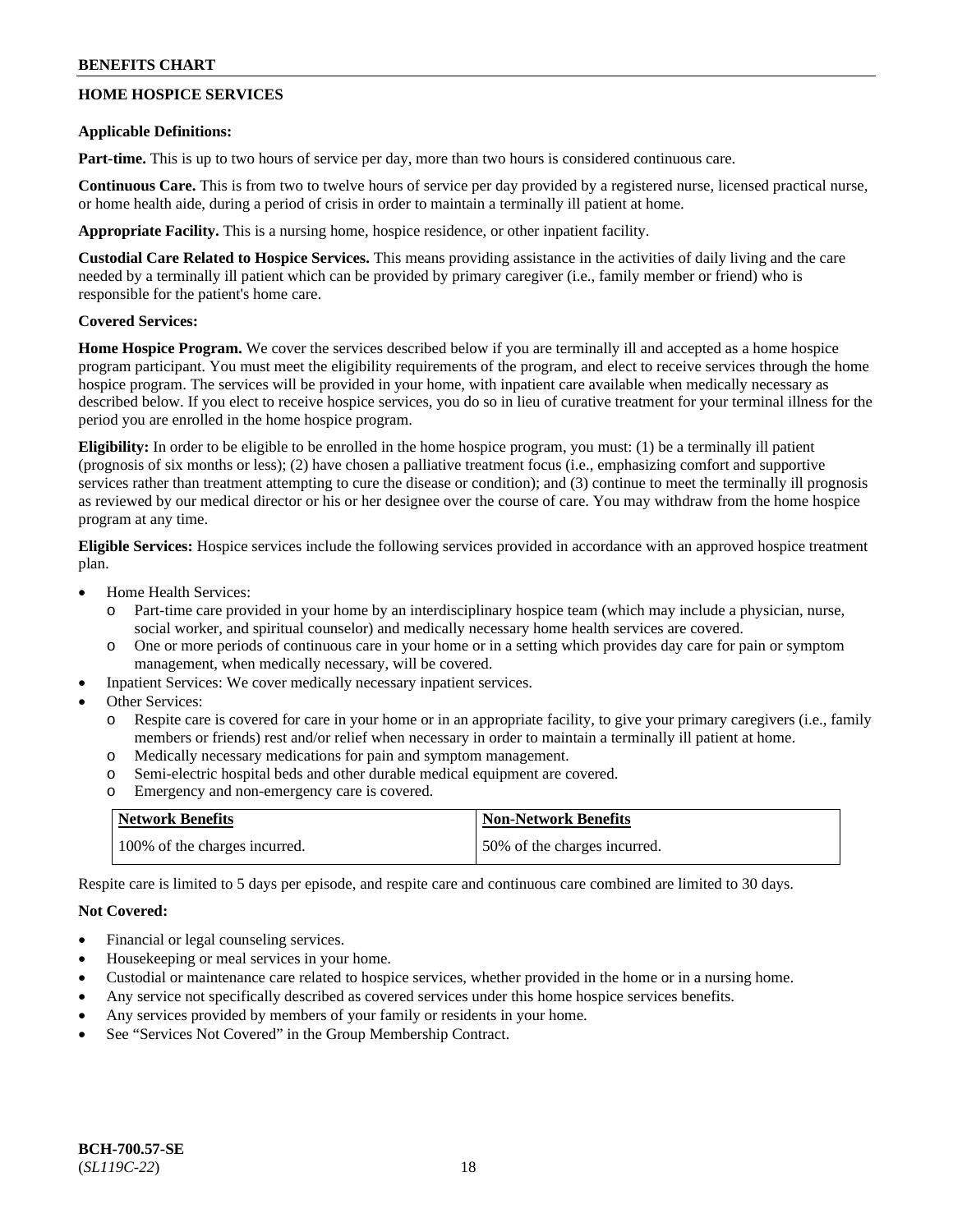# **HOSPITAL AND SKILLED NURSING FACILITY SERVICES**

# **Covered Services:**

We cover services as described below.

### **Medical or surgical hospital services**

**Inpatient hospital services:** We cover the following medical or surgical services, for the treatment of acute illness or injury, which require the level of care only provided in an acute care facility. These services must be authorized by a physician.

Inpatient hospital services include: room and board; the use of operating or maternity delivery rooms; intensive care facilities; newborn nursery facilities; general nursing care, anesthesia, laboratory and diagnostic imaging services, radiation therapy, physical therapy, prescription drugs or other medications administered during treatment, blood and blood products (unless replaced), and blood derivatives, and other diagnostic or treatment related hospital services; physician and other professional medical and surgical services provided while in the hospital, including gender confirmation surgery that meets medical coverage criteria.

We cover up to 120 hours of services provided by a private duty nurse or personal care assistant who has provided home care services to a ventilator-dependent patient, solely for the purpose of assuring adequate training of the hospital staff to communicate with that patient.

Services for items for personal convenience, such as television rental, are not covered.

We cover, following a vaginal delivery, a minimum of 48 hours of inpatient care for the mother and newborn child. We cover, following a caesarean section delivery, a minimum of 96 hours of inpatient care for the mother and newborn child. If the duration of inpatient care is less than these minimums, we also cover a minimum of one home visit by a registered nurse for post-delivery care, within four days of discharge of the mother and newborn child. Services provided by the registered nurse include, but are not limited to, parent education, assistance and training in breast and bottle feeding, and conducting any necessary and appropriate clinical tests. We shall not provide any compensation or other non-medical remuneration to encourage a mother and newborn to leave inpatient care before the duration minimums specified.

Group health plans and health insurance issuers generally may not, under Federal law, restrict benefits for any hospital length of stay in connection with childbirth for the mother of newborn child to less than 48 hours following a vaginal delivery, or less than 96 hours following a caesarean section. However, Federal law generally does not prohibit the mother's or newborn's attending provider, after consulting with the mother, from discharging the mother or her newborn earlier than 48 hours (or 96 hours as applicable). In any case plans and issuers may not, under Federal law, require that a provider obtain authorization from the plan or the insurance issuer for prescribing a length of stay not in excess of 48 hours (or 96 hours).

| <b>Network Benefits</b>      | <b>Non-Network Benefits</b>  |
|------------------------------|------------------------------|
| 90% of the charges incurred. | 50% of the charges incurred. |

Each member's admission or confinement, including that of a newborn child, is separate and distinct from the admission or confinement of any other member.

**Outpatient hospital, ambulatory care or surgical facility services:** We cover the following medical and surgical services, for diagnosis or treatment of illness or injury on an outpatient basis. These services must be authorized by a physician.

Outpatient services include: use of operating rooms, maternity delivery rooms or other outpatient departments, rooms or facilities; and the following outpatient services: general nursing care, anesthesia, laboratory and diagnostic imaging services, radiation therapy, physical therapy, drugs administered during treatment, blood and blood products (unless replaced), and blood derivatives, and other diagnostic or treatment related outpatient services; physician and other professional medical and surgical services provided while an outpatient, including gender confirmation surgery that meets medical coverage criteria.

For Network Benefits, non-emergent, scheduled outpatient Magnetic Resonance Imaging (MRI) and Computed Tomography (CT) must be provided at a designated facility. Your physician and facility will obtain or verify authorization for these services with HealthPartners, as needed.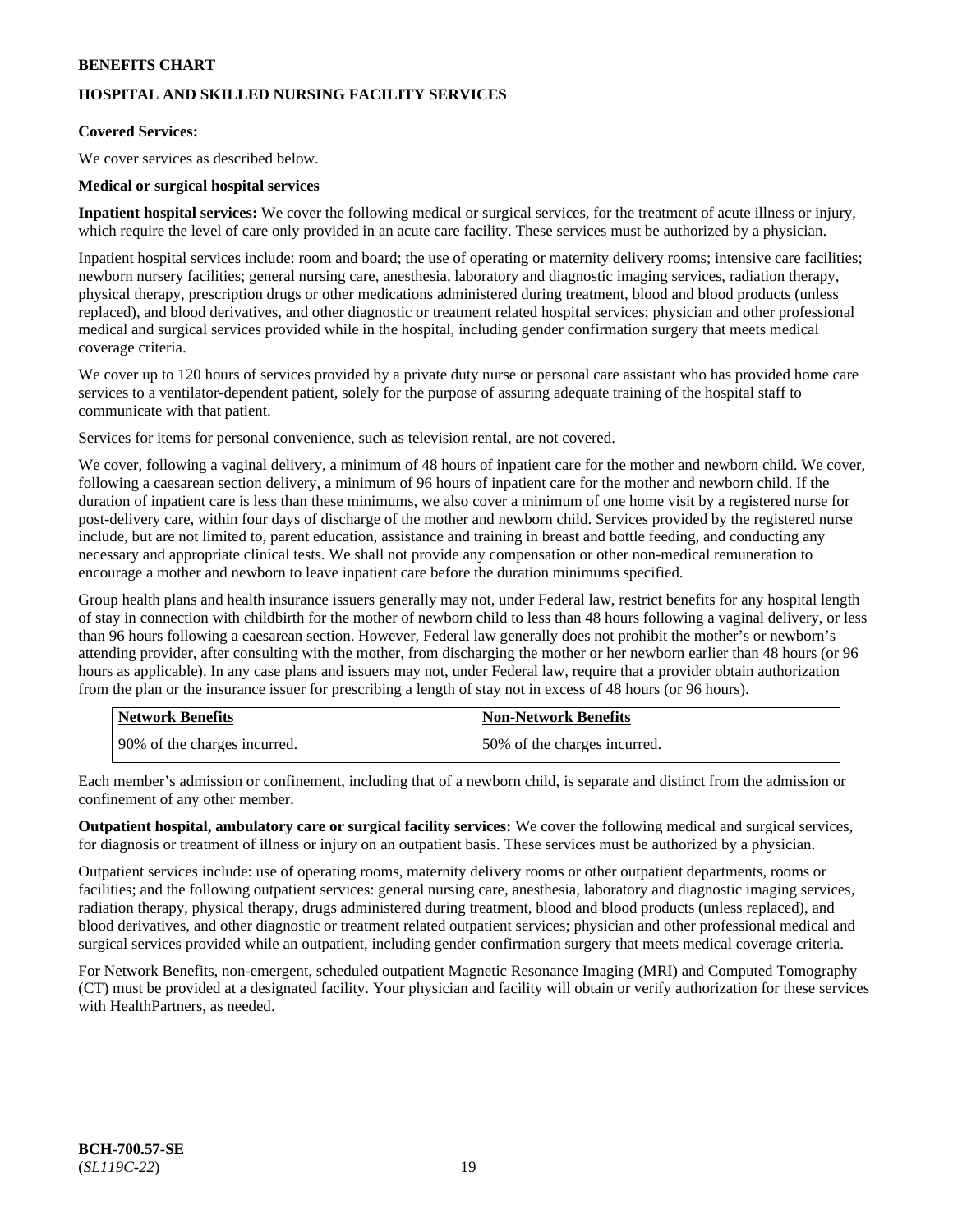To see the benefit level for diagnostic imaging services, laboratory services and physical therapy, see benefits under Diagnostic Imaging Services, Laboratory Services and Physical Therapy in this Benefits Chart.

| Network Benefits             | <b>Non-Network Benefits</b>  |
|------------------------------|------------------------------|
| 90% of the charges incurred. | 50% of the charges incurred. |

### **Skilled nursing facility care**

We cover room and board, daily skilled nursing and related ancillary services for post-acute treatment and rehabilitative care of illness or injury that meets medical coverage criteria.

| Network Benefits                              | <b>Non-Network Benefits</b>                   |
|-----------------------------------------------|-----------------------------------------------|
| 1 90% of the charges incurred.                | 50% of the charges incurred.                  |
| Limited to 120 day maximum per calendar year. | Limited to 120 day maximum per calendar year. |

Each day of services provided under the Network Benefits and Non-Network Benefits combined, counts toward the maximums shown above.

### **Not Covered:**

- Services for items for personal convenience, such as television rental.
- See "Services Not Covered" in the Group Membership Contract.

# **INFERTILITY DIAGNOSIS**

### **Covered Services:**

We cover the diagnosis of infertility. These services include diagnostic procedures and tests provided in connection with an infertility evaluation, office visits and consultations to diagnose infertility.

| Network Benefits             | <b>Non-Network Benefits</b> |
|------------------------------|-----------------------------|
| 90% of the charges incurred. | See Network Benefits.       |

Coverage is limited to office visits and consultations to diagnose infertility. Treatment is not covered.

# **Not Covered:**

- Infertility/fertility treatment, including but not limited to, office visits, laboratory services and diagnostic imaging services and fertility drugs; reversal of sterilization; and sperm, ova or embryo acquisition, retrieval or storage; however, we do cover office visits and consultations to diagnose infertility.
- Services related to the establishment of surrogate pregnancy and fees for a surrogate. However, pregnancy and maternity services are covered for a member under this Benefits Chart, including a surrogate pregnancy.
- See "Services Not Covered" in the Group Membership Contract.

# **LABORATORY SERVICES**

#### **Covered Services:**

We cover laboratory tests when ordered by a provider and provided in a clinic or outpatient hospital facility.

To see the benefit level for inpatient hospital or skilled nursing facility services, see benefits under Inpatient Hospital and Skilled Nursing Facility Services in this Benefits Chart.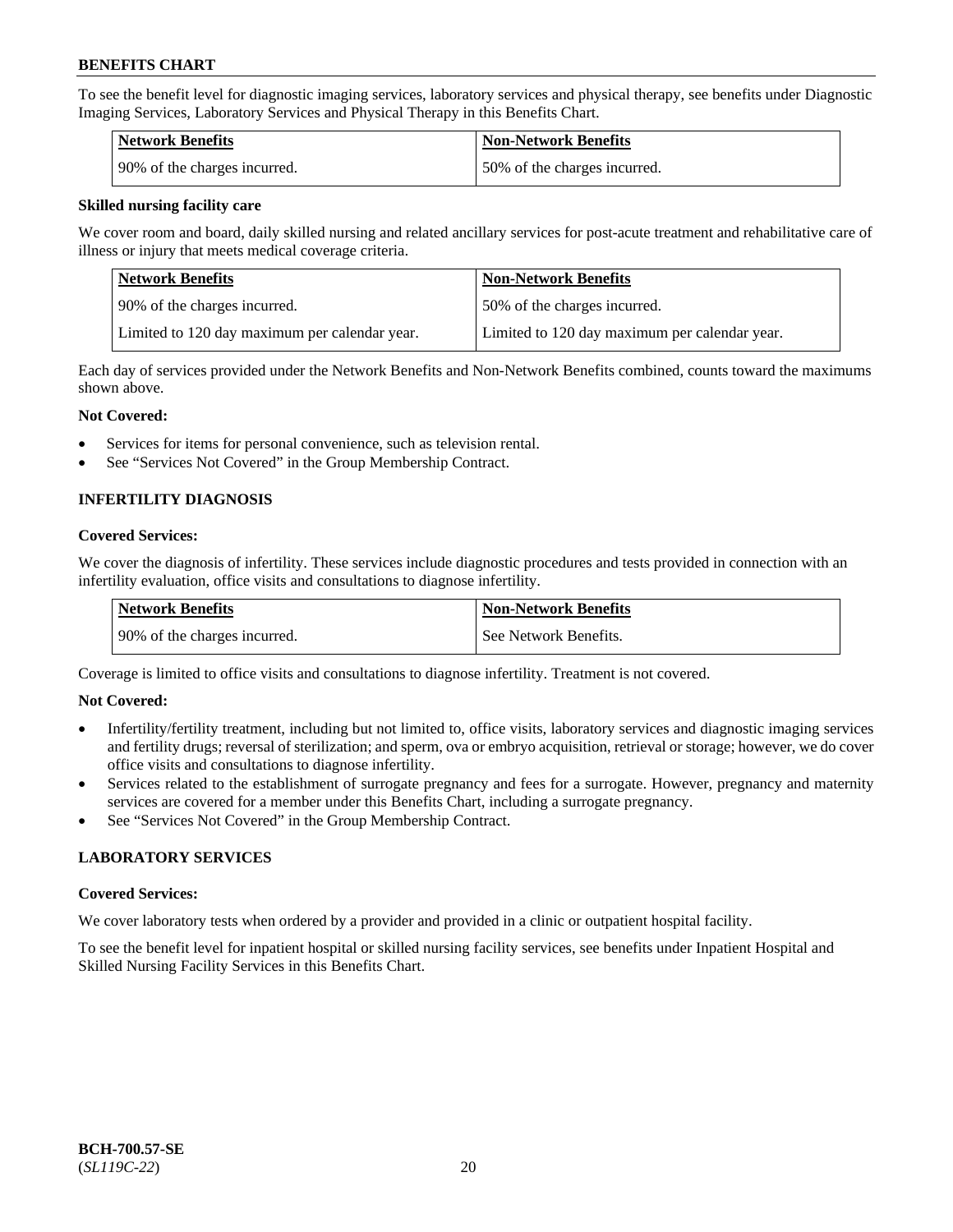**Prostate-specific antigen (PSA) testing.** We cover prostate cancer screening for men 40 years of age or over who are symptomatic or in a high-risk category and for all men 50 years of age or older.

| <b>Network Benefits</b>       | <b>Non-Network Benefits</b>  |
|-------------------------------|------------------------------|
| 100% of the charges incurred. | 50% of the charges incurred. |

#### **All other laboratory services**

#### **Services for illness or injury**

| Network Benefits              | <b>Non-Network Benefits</b>  |
|-------------------------------|------------------------------|
| 100% of the charges incurred. | 50% of the charges incurred. |

#### **Preventive services**

Laboratory services associated with preventive services are covered at the benefit level shown in the "Preventive Services" section of this Benefits Chart.

#### **Not Covered:**

• See "Services Not Covered" in the Group Membership Contract.

# **LYME DISEASE SERVICES**

### **Covered Services:**

We cover services for the treatment of Lyme disease.

| <b>Network Benefits</b>                                | <b>Non-Network Benefits</b>                                  |
|--------------------------------------------------------|--------------------------------------------------------------|
| Coverage level is same as corresponding Network        | Coverage level is same as corresponding Non-Network          |
| Benefit, depending on type of service provided such as | Benefit, depending on type of service provided, such as      |
| Office Visits for Illness or Injury, Inpatient or      | Office Visits for Illness or Injury, Inpatient or Outpatient |
| <b>Outpatient Hospital Services.</b>                   | <b>Hospital Services.</b>                                    |

# **Not Covered:**

• See "Services Not Covered" in the Group Membership Contract.

# **MASTECTOMY RECONSTRUCTION BENEFIT**

#### **Covered Services:**

We cover reconstruction of the breast on which the mastectomy has been performed; surgery and reconstruction of the other breast to produce symmetrical appearance, and prostheses and physical complications of all stages of mastectomy, including lymphedemas.

| <b>Network Benefits</b>                                 | <b>Non-Network Benefits</b>                             |
|---------------------------------------------------------|---------------------------------------------------------|
| Coverage level is same as corresponding Network         | Coverage level is same as corresponding Non-Network     |
| Benefit, depending on type of service provided, such as | Benefit, depending on type of service provided, such as |
| Office Visits for Illness or Injury, Inpatient or       | Office Visits for Illness or Injury, Inpatient or       |
| <b>Outpatient Hospital Services.</b>                    | <b>Outpatient Hospital Services.</b>                    |

#### **Not Covered:**

• See "Services Not Covered" in the Group Membership Contract.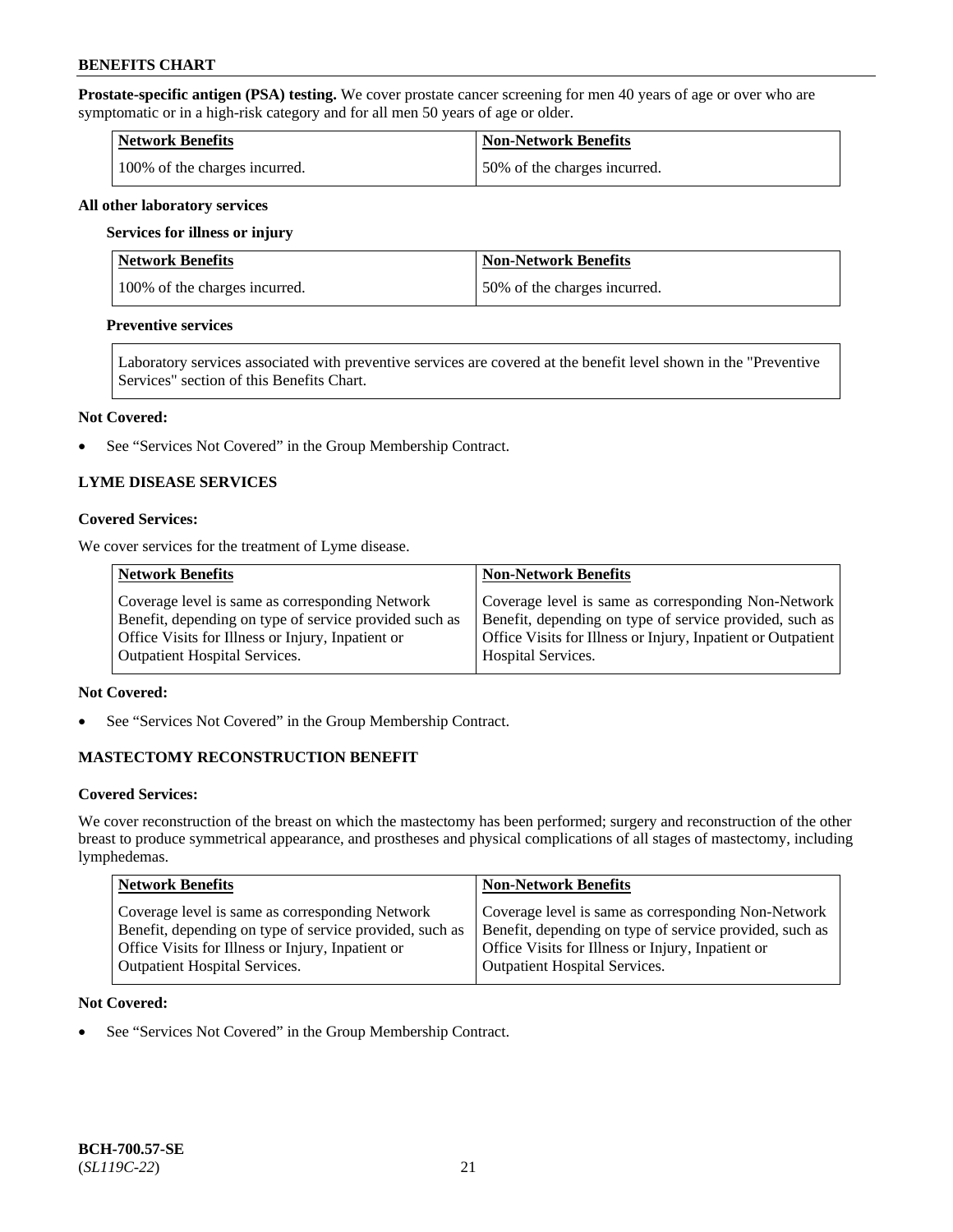# **MEDICATION THERAPY DISEASE MANAGEMENT PROGRAM**

### **Covered Services:**

If you meet our criteria for coverage, you may qualify for our Medication Therapy Disease Management Program.

The program covers consultations with a designated pharmacist.

Covered services are based on established medical policies, which are subject to periodic review and modification by the medical directors. These medical policies (medical coverage criteria) are available online at [healthpartners.com](https://www.healthpartners.com/hp/index.html) or by calling Member Services.

| Network Benefits              | <b>Non-Network Benefits</b> |
|-------------------------------|-----------------------------|
| 100% of the charges incurred. | No Coverage.                |

### **Not Covered:**

See "Services Not Covered" in the Group Membership Contract.

# **OFFICE VISITS FOR ILLNESS OR INJURY**

### **Covered Services:**

We cover the following when medically necessary: professional medical and surgical services and related supplies, including biofeedback, of physicians and other health care providers; blood and blood products (unless replaced) and blood derivatives.

We cover diagnosis and treatment of illness or injury to the eyes. Where contact or eyeglass lenses are prescribed as medically necessary for the post-operative treatment of cataracts or for the treatment of aphakia, acute or chronic corneal pathology, or keratoconous, we cover the initial evaluation, lenses and fitting. Members must pay for lens replacement beyond the initial pair.

We also provide coverage for the initial physical evaluation of a child if it is ordered by a Minnesota juvenile court.

Services received via video, e-visit or telephone are covered under the "Telehealth/Telemedicine Services" section.

# **Office Visits**

| <b>Network Benefits</b>                                                           | <b>Non-Network Benefits</b>   |
|-----------------------------------------------------------------------------------|-------------------------------|
| 100% of the charges incurred, subject to a member<br>copayment of \$25 per visit. | 150% of the charges incurred. |

# **Convenience clinics**

| <b>Network Benefits</b>                                                           | <b>Non-Network Benefits</b>  |
|-----------------------------------------------------------------------------------|------------------------------|
| 100% of the charges incurred, subject to a member<br>copayment of \$10 per visit. | 50% of the charges incurred. |

#### **Injections administered in a physician's office, other than immunizations**

#### **Allergy injections**

| Network Benefits                                                                           | <b>Non-Network Benefits</b>   |
|--------------------------------------------------------------------------------------------|-------------------------------|
| 100% of the charges incurred, subject to a member<br>copayment of \$2 per date of service. | 150% of the charges incurred. |

# **All other injections**

| Network Benefits                                                                           | <b>Non-Network Benefits</b>  |
|--------------------------------------------------------------------------------------------|------------------------------|
| 100% of the charges incurred, subject to a member<br>copayment of \$2 per date of service. | 50% of the charges incurred. |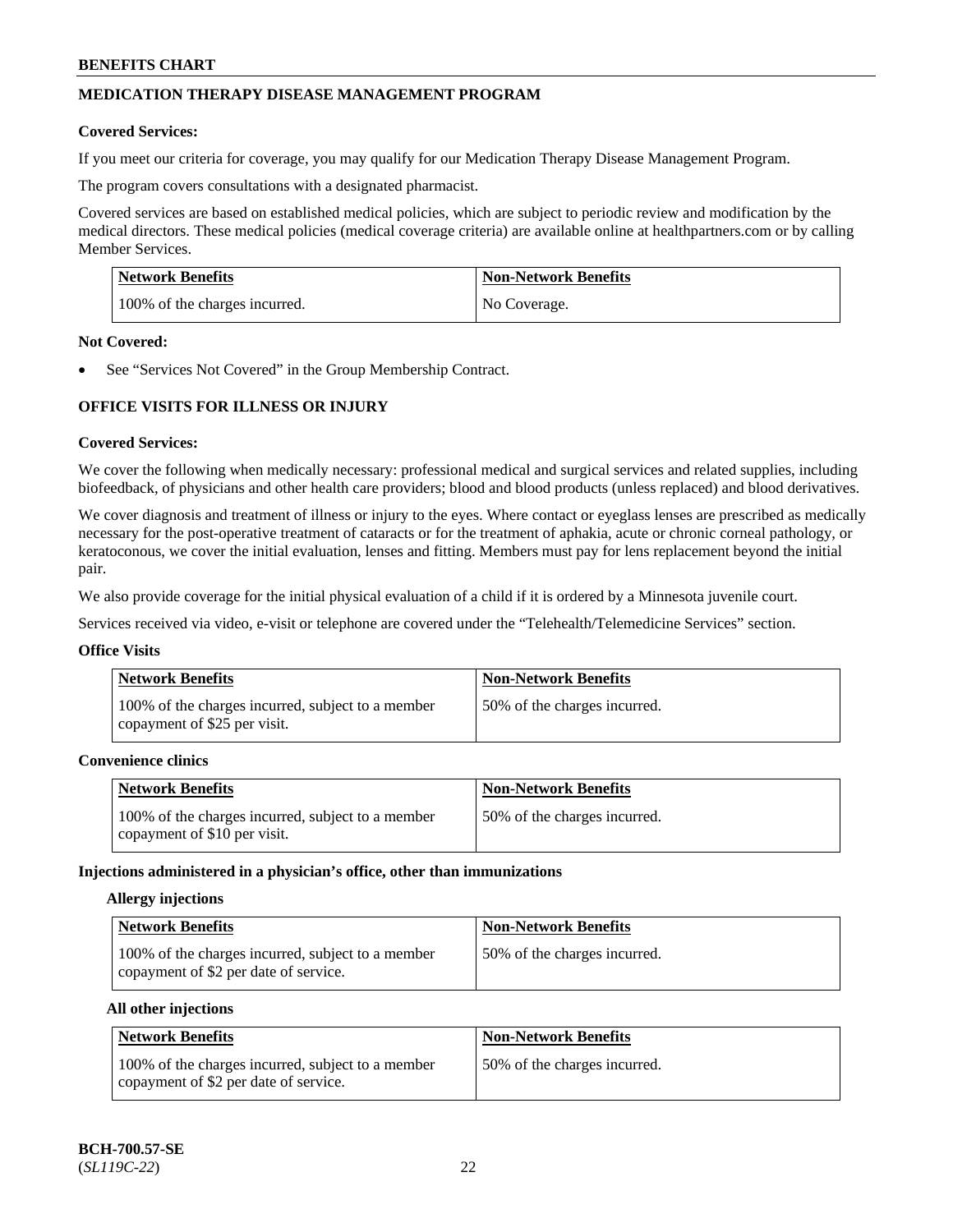# **Not Covered:**

- Court ordered treatment, except as described in this Benefits Chart under "Mental Health Services" and "Office Visits for Illness or Injury" or as otherwise required by law.
- See "Services Not Covered" in the Group Membership Contract.

### **PEDIATRIC AUTOIMMUNE NEUROPSYCHIATRIC DISORDERS ASSOCIATED WITH STREPTOCOCCAL INFECTIONS (PANDAS) AND PEDIATRIC ACUTE-ONSET NEUROPSYCHIATRIC SYNDROME (PANS) TREATMENT**

### **Definitions:**

**Pediatric acute-onset neuropsychiatric syndrome.** This means a class of acute-onset obsessive compulsive or tic disorders or other behavioral changes presenting in children and adolescents that are not otherwise explained by another known neurologic or medical disorder.

**Pediatric autoimmune neuropsychiatric disorders associated with streptococcal infections.** This means a condition in which a streptococcal infection in a child or adolescent causes the abrupt onset of clinically significant obsessions, compulsions, tics, or other neuropsychiatric symptoms or behavioral changes, or a relapsing and remitting course of symptom severity.

# **Covered Services:**

We cover treatment for pediatric autoimmune neuropsychiatric disorders associated with streptococcal infections (PANDAS) and for treatment for pediatric acute-onset neuropsychiatric syndrome (PANS). Treatments that must be covered under this section must be recommended by the member's licensed health care professional and include but are not limited to antibiotics, medication and behavioral therapies to manage neuropsychiatric symptoms, plasma exchange, and immunoglobulin.

| <b>Network Benefits</b>                                 | <b>Non-Network Benefits</b>                             |
|---------------------------------------------------------|---------------------------------------------------------|
| Coverage level is same as corresponding Network         | Coverage level is same as corresponding Non-Network     |
| Benefit, depending on type of service provided, such as | Benefit, depending on type of service provided, such as |
| Office Visits for Illness or Injury, Inpatient or       | Office Visits for Illness or Injury, Inpatient or       |
| <b>Outpatient Hospital Services.</b>                    | Outpatient Hospital Services.                           |

### **Not Covered:**

See "Services Not Covered" in the Group Membership Contract.

# **PEDIATRIC EYEWEAR**

#### **Covered Services:**

We cover pediatric eyewear for children.

Routine eye exams are covered under the "Preventive Services" section.

| <b>Network Benefits</b>      | Non-Network Benefits |
|------------------------------|----------------------|
| 90% of the charges incurred. | No Coverage.         |

#### **Limitations:**

- Coverage under this provision will continue until the end of the month in which the child turns age 19.
- Limited to one of the following per calendar year:
	- o one pair of eyeglasses including one set of prescription lenses, frames from our designated eyewear collection, and antiscratch coating; or
		- o one pair of non-disposable contact lenses; or
	- o a one-year supply of disposable contact lenses
- Contact lens fittings are limited to two per calendar year.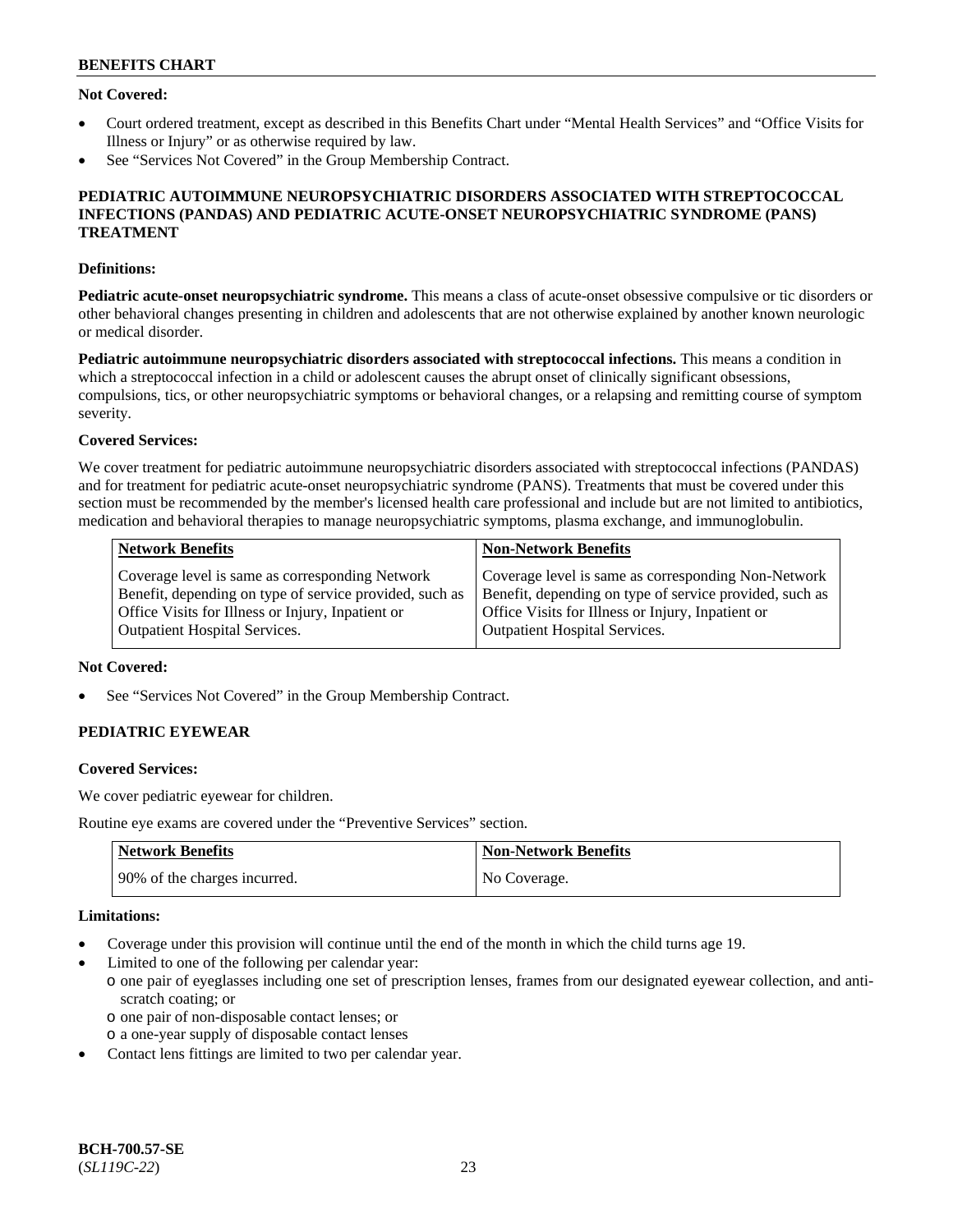# **Not Covered:**

- Frames that are not included in our designated eyewear collection. However, one pair of lenses will be covered if a member chooses frames outside the designated eyewear collection.
- More than one pair of lenses or frames or non-disposable contacts per calendar year, regardless of the reason. This includes replacement of eyeglasses or contact lenses due to loss, breakage, theft, or change in prescription.
- Safety glasses or goggles for sports or vocational reasons.
- Upgrades including, but not limited to, UV protection and no-line multifocal lenses.
- See "Services Not Covered" in the Group Membership Contract.

# **PHYSICAL THERAPY, OCCUPATIONAL THERAPY AND SPEECH THERAPY**

### **Covered Services:**

We cover the following physical therapy, occupational therapy and speech therapy services:

- rehabilitative care to correct the effects of illness or injury;
- habilitative care rendered for congenital, developmental or medical conditions which have significantly limited the successful initiation of normal speech and normal motor development.

Massage therapy which is performed in conjunction with other treatment/modalities by a physical occupational therapist, is part of a prescribed treatment plan and is not billed separately is covered.

We cover services provided in a clinic. We also cover physical therapy provided in an outpatient hospital facility. To see the benefit level for inpatient hospital or skilled nursing facility services, see benefits under Inpatient Hospital and Skilled Nursing Facility Services.

### **Rehabilitative care**

| <b>Network Benefits</b>                                                           | <b>Non-Network Benefits</b>                                                                                               |
|-----------------------------------------------------------------------------------|---------------------------------------------------------------------------------------------------------------------------|
| 100% of the charges incurred, subject to a member<br>copayment of \$25 per visit. | 50% of the charges incurred.<br>Physical and Occupational Therapy combined are<br>limited to 20 visits per calendar year. |
|                                                                                   | Speech Therapy is limited to 20 visits per calendar year.                                                                 |

#### **Habilitative care**

| <b>Network Benefits</b>                                                           | <b>Non-Network Benefits</b>                                                                                                       |
|-----------------------------------------------------------------------------------|-----------------------------------------------------------------------------------------------------------------------------------|
| 100% of the charges incurred, subject to a member<br>copayment of \$25 per visit. | 50% of the charges incurred.<br>Physical, Occupational and Speech Therapy combined<br>are limited to 20 visits per calendar year. |

# **Not Covered:**

- Massage therapy for the purpose of comfort or convenience of the member.
- See "Services Not Covered" in the Group Membership Contract.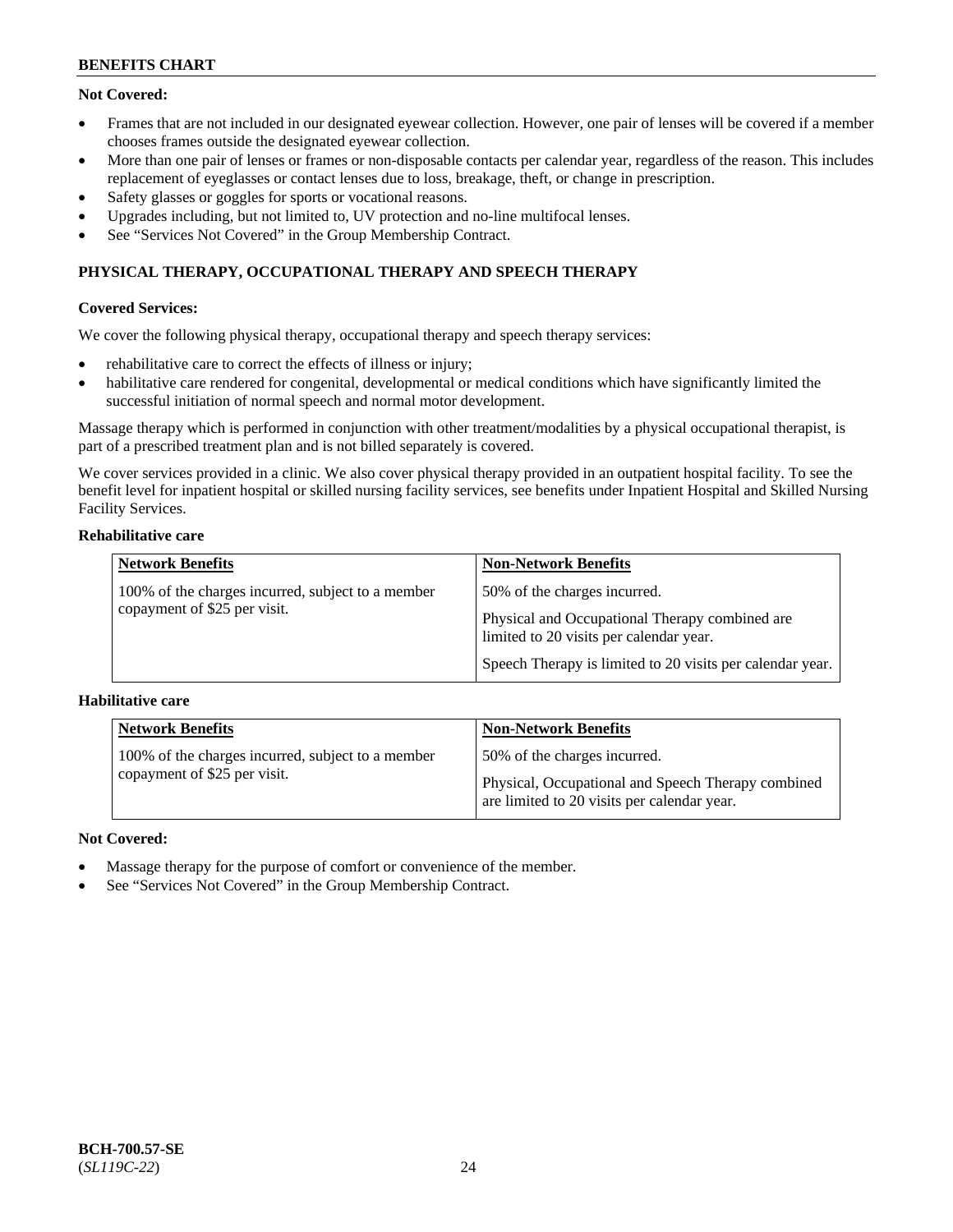# **PORT WINE STAIN REMOVAL SERVICES**

### **Covered Services:**

We cover port wine stain removal services.

| <b>Network Benefits</b>                                | <b>Non-Network Benefits</b>                                  |
|--------------------------------------------------------|--------------------------------------------------------------|
| Coverage level is same as corresponding Network        | Coverage level is same as corresponding Non-Network          |
| Benefit, depending on type of service provided such as | Benefit, depending on type of service provided, such as      |
| Office Visits for Illness or Injury, Inpatient or      | Office Visits for Illness or Injury, Inpatient or Outpatient |
| <b>Outpatient Hospital Services.</b>                   | Hospital Services.                                           |

### **Not Covered:**

See "Services Not Covered" in the Group Membership Contract.

# **PRE-DIABETES DISEASE MANAGEMENT PROGRAM**

### **Covered Services:**

If you meet our criteria for coverage, you may qualify for the Pre-diabetes Disease Management Program through Omada Health. The program covers group health coaching which focuses on weight loss, exercise, behavior modification and health education at select locations determined by the plan.

| <b>Network Benefits</b>       | <b>Non-Network Benefits</b> |
|-------------------------------|-----------------------------|
| 100% of the charges incurred. | Not applicable.             |

### **Not Covered:**

See "Services Not Covered" in the Group Membership Contract.

# **PRESCRIPTION DRUG SERVICES**

# **Covered Services:**

We cover prescription drugs and medications that can be self-administered or are administered in a physician's office. We cover off-label use of formulary drugs to treat cancer if the drug is recognized for the treatment of cancer in any authoritative compendia used by the Medicare program.

We cover orally administered anticancer drugs at the applicable benefit level under outpatient drugs below. We are in compliance with Minnesota Statute 62A.3075 because we do not cover orally administered anticancer drugs under our specialty drug benefit.

We will refill a prescription for eye drops covered under this Benefits Chart if the member requests a refill and original prescription specified that additional quantities would be needed, providing the refill request does not exceed the quantities needed, and the following conditions are met:

- If the member requests a 30-day refill supply, the request must be made between 21 and 30 days of the later of (a) the original date that the prescription was distributed to the member or (b) the date that the most recent refill was distributed to the member; or
- If the member requests a 90-day refill supply, the request must be made between 75 and 90 days of the later of (a) the original date that the prescription was distributed to the member or (b) the date that the most recent refill was distributed to the member.

A licensed pharmacist may prescribe and dispense self-administered hormonal contraceptives, nicotine replacement medications, and opiate antagonists for the treatment of an acute opiate overdose in accordance with section 151.37, subdivision 14, 15, or 16, under the same terms of coverage that would apply had the prescription drug been prescribed by a licensed physician, physician assistant, or advanced practice nurse practitioner. If the plan excludes coverage for selfadministered hormonal contraceptives, they will not be covered under this provision.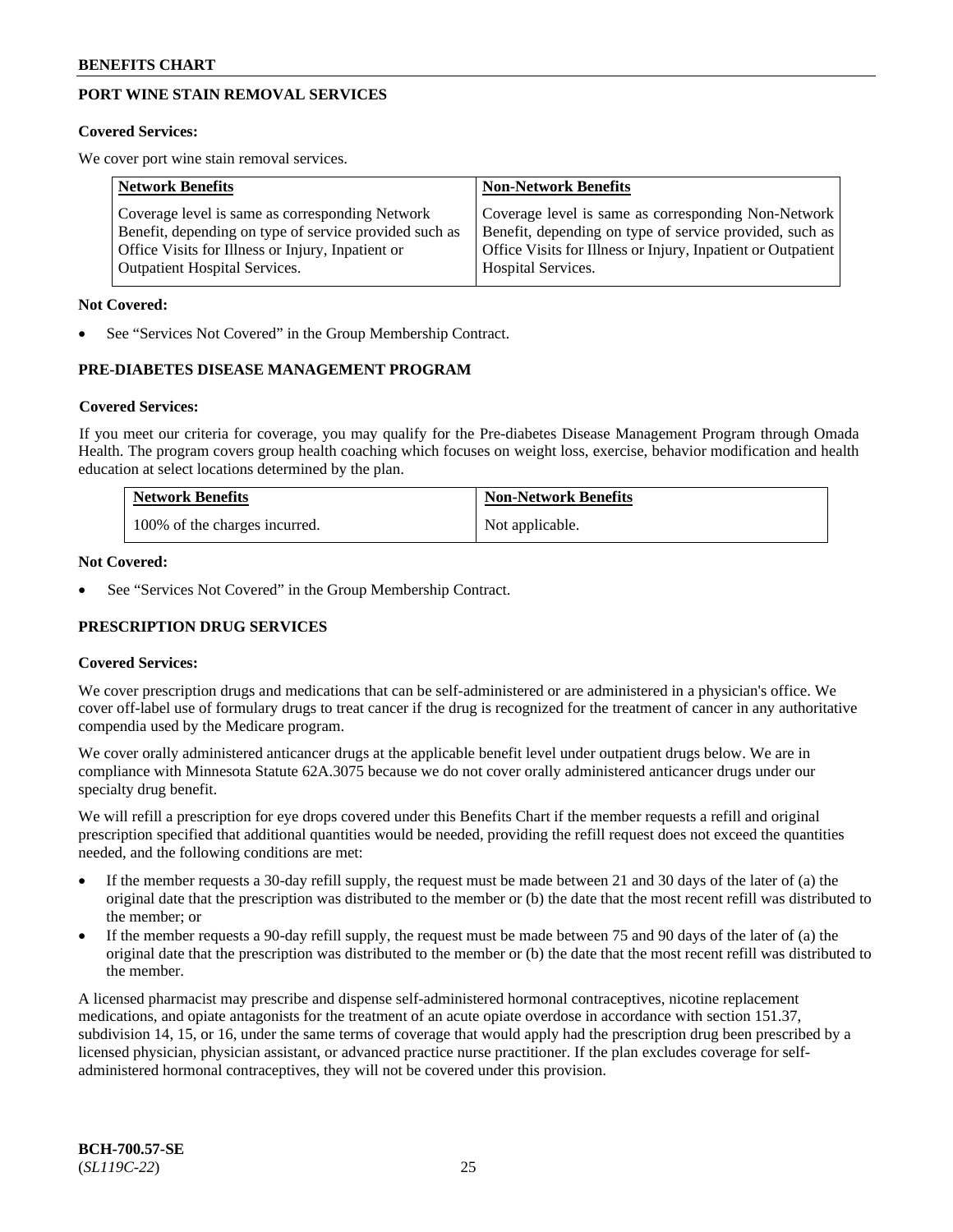# **For Network Benefits, drugs and medications must be obtained at a Network Pharmacy.**

**If a member copayment is required, you must pay one member copayment for each 31-day supply, or portion thereof, unless otherwise indicated below.**

#### **Outpatient drugs (except as specified below)**

| <b>Network Benefits</b>                                                                                          | <b>Non-Network Benefits</b>  |
|------------------------------------------------------------------------------------------------------------------|------------------------------|
| 100% of the charges incurred, subject to a member<br>copayment of \$5 for generic low cost formulary<br>drugs.   | 50% of the charges incurred. |
| 100% of the charges incurred, subject to a member<br>copayment of \$25 for generic high cost formulary<br>drugs. |                              |
| 100% of the charges incurred, subject to a member<br>copayment of \$60 for brand name formulary drugs.           |                              |
| In no event will your cost for a formulary insulin drug<br>exceed \$25.                                          |                              |
| Non-formulary drugs are covered at 100% of the<br>charges incurred, subject to a member copayment of<br>\$150.   |                              |

**Cost-Sharing Limits for Insulin:** We are required to limit your cost-sharing on prescription insulin to no more than the net price of the prescription insulin drug. This requirement applies at the point of sale, including deductible payments and the costsharing amounts charged once the deductible is met.

**Cost-sharing.** This means a deductible payment, copayment, or coinsurance amount that you must pay for covered prescription insulin in accordance with the terms and conditions of this health plan.

**Net price.** This means our cost for prescription insulin, including any rebates or discounts received by or accrued directly or indirectly to us from a drug manufacturer or pharmacy benefit manager.

#### **Mail order drugs**

| <b>Network Benefits</b>                                                                                                                                                                                                                   | <b>Non-Network Benefits</b>                                                                                                |
|-------------------------------------------------------------------------------------------------------------------------------------------------------------------------------------------------------------------------------------------|----------------------------------------------------------------------------------------------------------------------------|
| For your convenience, you may also get up to a 93-day<br>supply of outpatient prescription drugs that can be self-<br>administered through the designated mail order service.<br>Specialty Drugs are not available through the mail order | See Network Mail Order Drugs benefit.<br>Mail order drugs are only available through the<br>designated mail order service. |
| service.                                                                                                                                                                                                                                  |                                                                                                                            |

#### **Specialty Drugs that are self-administered**

| <b>Network Benefits</b>                                                                                                                    | <b>Non-Network Benefits</b> |
|--------------------------------------------------------------------------------------------------------------------------------------------|-----------------------------|
| 80% of the charges incurred.                                                                                                               | No Coverage.                |
| For Network Benefits, specialty drugs are limited to<br>drugs on the specialty drug list and must be obtained<br>from a designated vendor. |                             |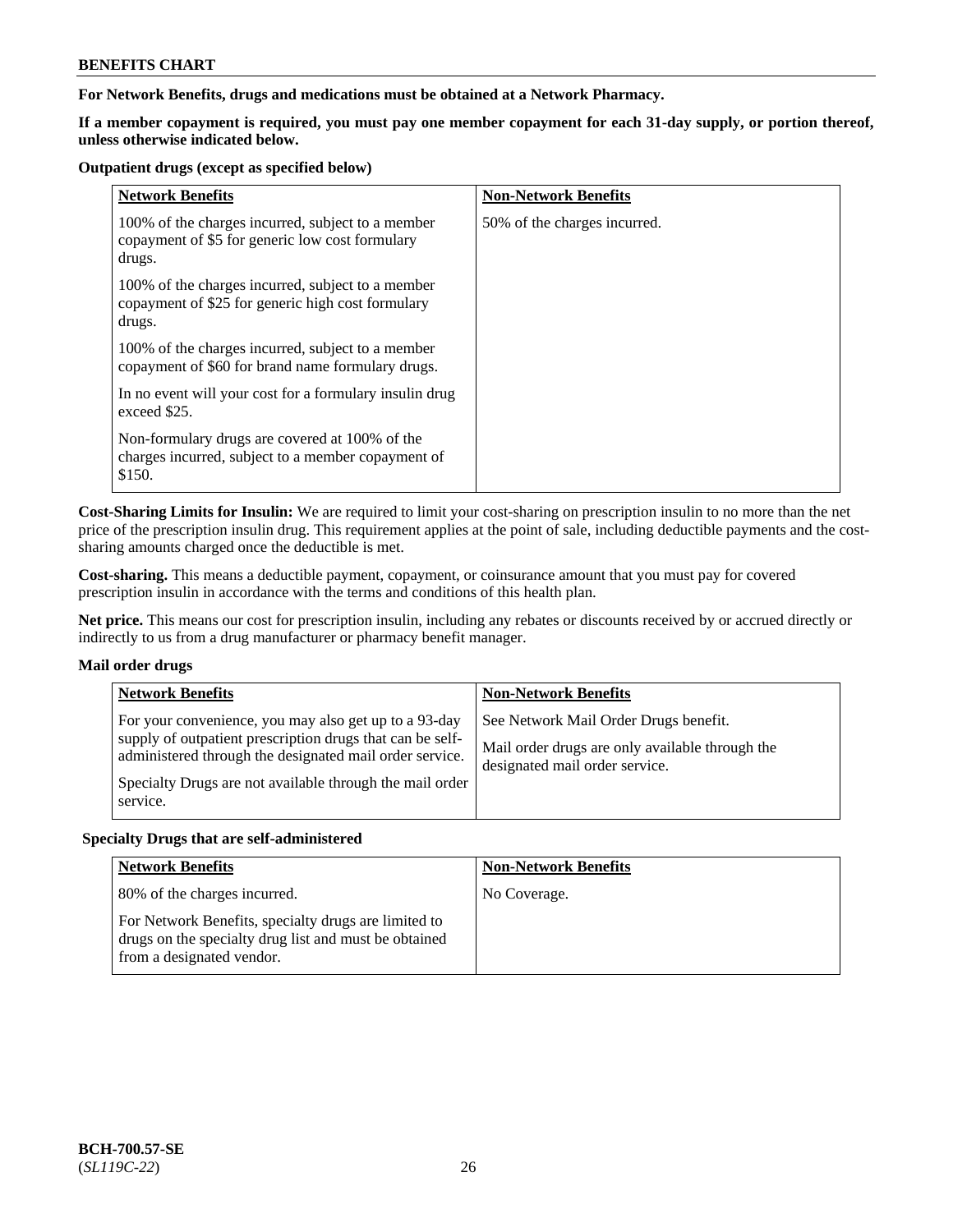# **Drugs for the treatment of growth deficiency**

| <b>Network Benefits</b>                                                                                                                            | <b>Non-Network Benefits</b>  |
|----------------------------------------------------------------------------------------------------------------------------------------------------|------------------------------|
| 80% of the charges incurred.                                                                                                                       | 50% of the charges incurred. |
| For Network Benefits, growth deficiency drugs are<br>limited to drugs on the specialty drug list and must be<br>obtained from a designated vendor. |                              |

### **Tobacco cessation drugs are covered for all FDA – approved tobacco cessation drugs for a minimum of 90 days**

| <b>Network Benefits</b>       | <b>Non-Network Benefits</b>  |
|-------------------------------|------------------------------|
| 100% of the charges incurred. | 50% of the charges incurred. |

### **Contraceptive drugs**

| <b>Network Benefits</b>                                                                                                         | <b>Non-Network Benefits</b>  |
|---------------------------------------------------------------------------------------------------------------------------------|------------------------------|
| 100% of the charges incurred for formulary drugs.                                                                               | 50% of the charges incurred. |
| If a physician requests that a non-formulary<br>contraceptive drug be dispensed as written the drug will<br>be covered at 100%. |                              |

**ACA preventive medications.** We cover preventive medications currently recommended by USPSTF with an A or B rating if they are prescribed by your medical provider and they are listed on our Commercial ACA Preventive Drug List. Preventive medications are subject to periodic review and modification. Changes would be effective in accordance with the federal rules and reflected in our current medical coverage criteria for preventive care services.

| Network Benefits              | <b>Non-Network Benefits</b>  |
|-------------------------------|------------------------------|
| 100% of the charges incurred. | 50% of the charges incurred. |

#### **Limitations:**

- Certain drugs may require prior authorization as indicated on the formulary. HealthPartners may require prior authorization for the drug and also the site where the drug will be provided. Certain drugs are subject to our utilization review process and quantity limits, as indicated on our formulary.
- Certain non-formulary drugs require prior authorization. In addition, certain drugs may be subject to any quantity limits applied as part of our trial program. The trial drug program applies to new prescriptions for certain drugs which have high toxicity, low tolerance, high costs and/or high potential for waste. Trial drugs are indicated on the formulary and/or the Specialty Drug List. Your first fill of a trial drug may be limited to less than a month supply. If the drug is well tolerated and effective, you will receive the remainder of your first month supply.
- If a member requests a brand name drug when there is a generic equivalent, the brand name drug will be covered up to the charge that would apply to the generic drug, minus any required copayment. If a physician requests that a brand name drug be dispensed as written, the drug will be paid at the non-formulary benefit.
- We may require members to try over-the-counter (OTC) drug alternatives before approving more costly formulary prescription drugs.
- Unless otherwise specified in the "Prescription Drug Services" section, you may receive up to a 31-day supply per prescription.
- A 93-day supply will be covered and dispensed only at pharmacies that participate in our extended day supply program
- New prescriptions to treat certain chronic conditions are limited to a 31-day supply.
- No more than a 31-day supply of Specialty Drugs will be covered and dispensed at a time, unless it's a manufacturer supplied drug that cannot be split that supplies the member with more than a 31-day supply.
- The member copayment for a drug will not exceed the cost of the drug.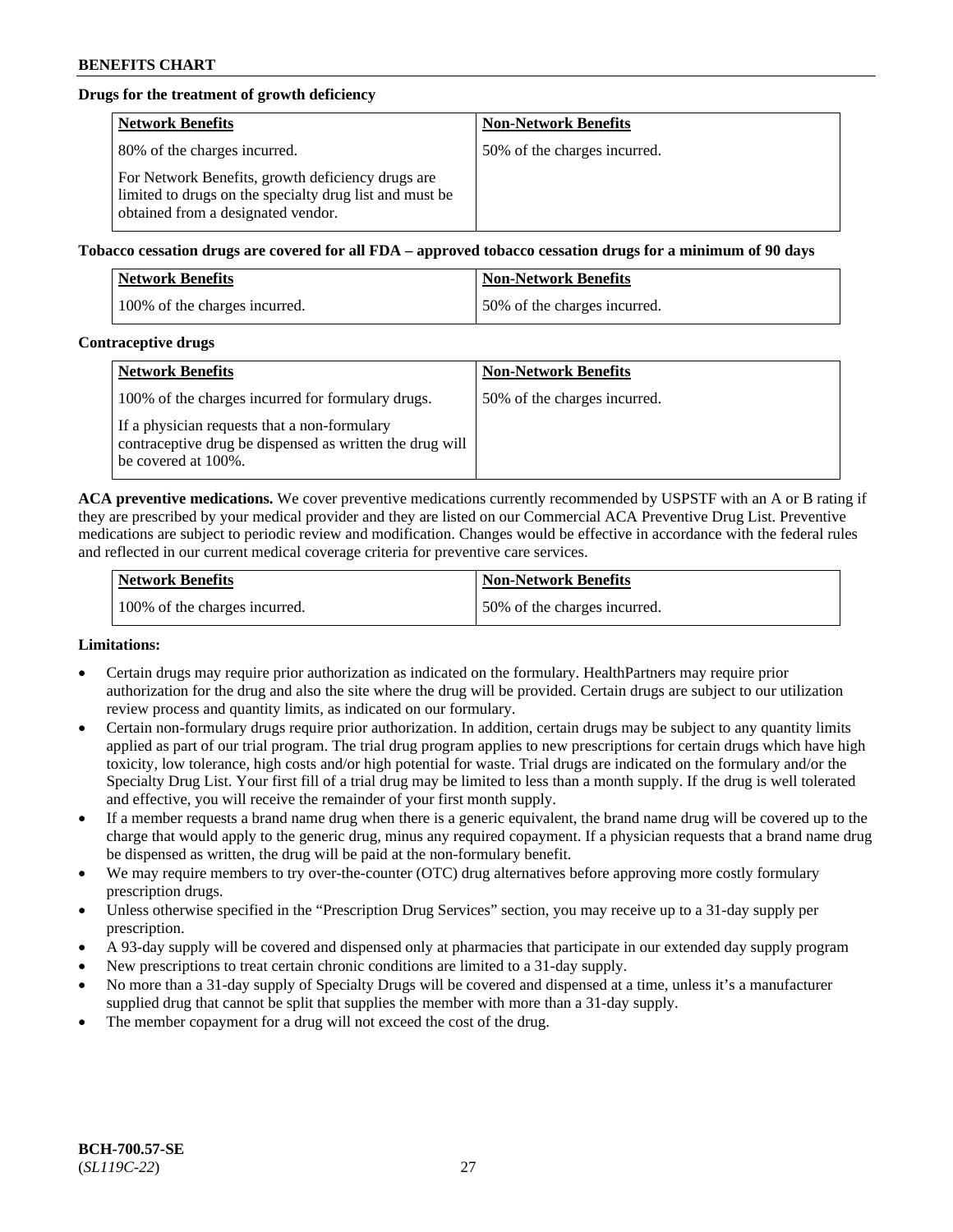# **Not Covered:**

- Replacement of prescription drugs, medications, equipment and supplies due to loss, damage or theft.
- Nonprescription (over the counter) drugs or medications, including, but not limited to, vitamins, supplements, homeopathic remedies, and non-FDA approved drugs unless listed on the formulary and prescribed by a physician or legally authorized health care provider under applicable state and federal law. We cover off-label use of drugs to treat cancer as specified in the "Prescription Drug Services" section of this Benefits Chart. This exclusion does not include over-the-counter contraceptives for women as allowed under the Affordable Care Act when the member obtains a prescription for the item. In addition, if the member obtains a prescription, this exclusion does not include aspirin to prevent cardiovascular disease for men and women of certain ages; folic acid supplements for women who may become pregnant; fluoride chemoprevention supplements for children without fluoride in their water source; and iron supplements for children ages 6-12 months who are at risk of anemia.
- Drugs on the Excluded Drug List. The Excluded Drug List includes select drugs within a therapy class that are not eligible for coverage. This includes drugs that may be excluded for certain indications. However, you may request coverage for a drug on the Excluded Drug List by requesting an exception to the formulary under the formulary exception process described in the definition of formulary in this Benefits Chart. The Excluded Drug List is available at [healthpartners.com](http://www.healthpartners.com/)
- Drugs that are newly approved by the FDA until they are reviewed and approved by HealthPartners Pharmacy and Therapeutics Committee. However, you may request coverage for a drug that is newly approved by the FDA by requesting an exception to the formulary under the formulary exception process described in the definition of formulary in the Benefits Chart.
- All drugs used for sexual dysfunction.
- Fertilty drugs.
- Medical cannabis.
- Medical devices approved by the FDA will not be covered under the "Prescription Drug Services" section unless they are on our formulary. Covered medical devices are generally submitted and reimbursed under your medical benefits.
- See "Services Not Covered" in the Group Membership Contract.

# **PREVENTIVE SERVICES**

# **Applicable Definitions:**

**Routine Preventive Services** are routine healthcare services that include screenings, check-ups and counseling to prevent illness, disease or other health problems before symptoms occur.

**Diagnostic Services** are services to help a provider understand your symptoms, diagnose illness and decide what treatment may be needed. They may be the same services that are listed as preventive services, but they are being used as diagnostic services. Your provider will determine if these services are preventive or diagnostic. These services are not preventive if received as part of a visit to diagnose, manage or maintain an acute or chronic medical condition, illness or injury. When that occurs, unless otherwise indicated below, standard deductibles, copayments or coinsurance apply.

# **Covered Services:**

We cover preventive services that meet any of the requirements under the Affordable Care Act (ACA) shown in the bulleted items below. These preventive services are covered at 100% under the network benefits with no deductible, copayments or coinsurance. (If a preventive service is not required by the ACA and it is covered at a lower benefit level or if a group qualifies for an exemption or accommodation for certain benefits under the ACA, it will be specified below). Preventive benefits mandated under the ACA are subject to periodic review and modification. Changes would be effective in accordance with the federal rules. Preventive services mandated by the ACA include:

- Evidence-based items or services that have in effect a rating of A or B in the current recommendations of the United States Preventive Services Task Force with respect to the individual;
- Immunizations for routine use in children, adolescents, and adults that have in effect a recommendation from the Advisory Committee on Immunization Practices of the Centers for Disease Control and Prevention with respect to the individual;
- With respect to infants, children, and adolescents, evidence-informed preventive care and screenings provided for in comprehensive guidelines supported by the Health Resources and Services Administration; and
- With respect to women, preventive care and screenings provided for in comprehensive guidelines supported by the Health Resources and Services Administration.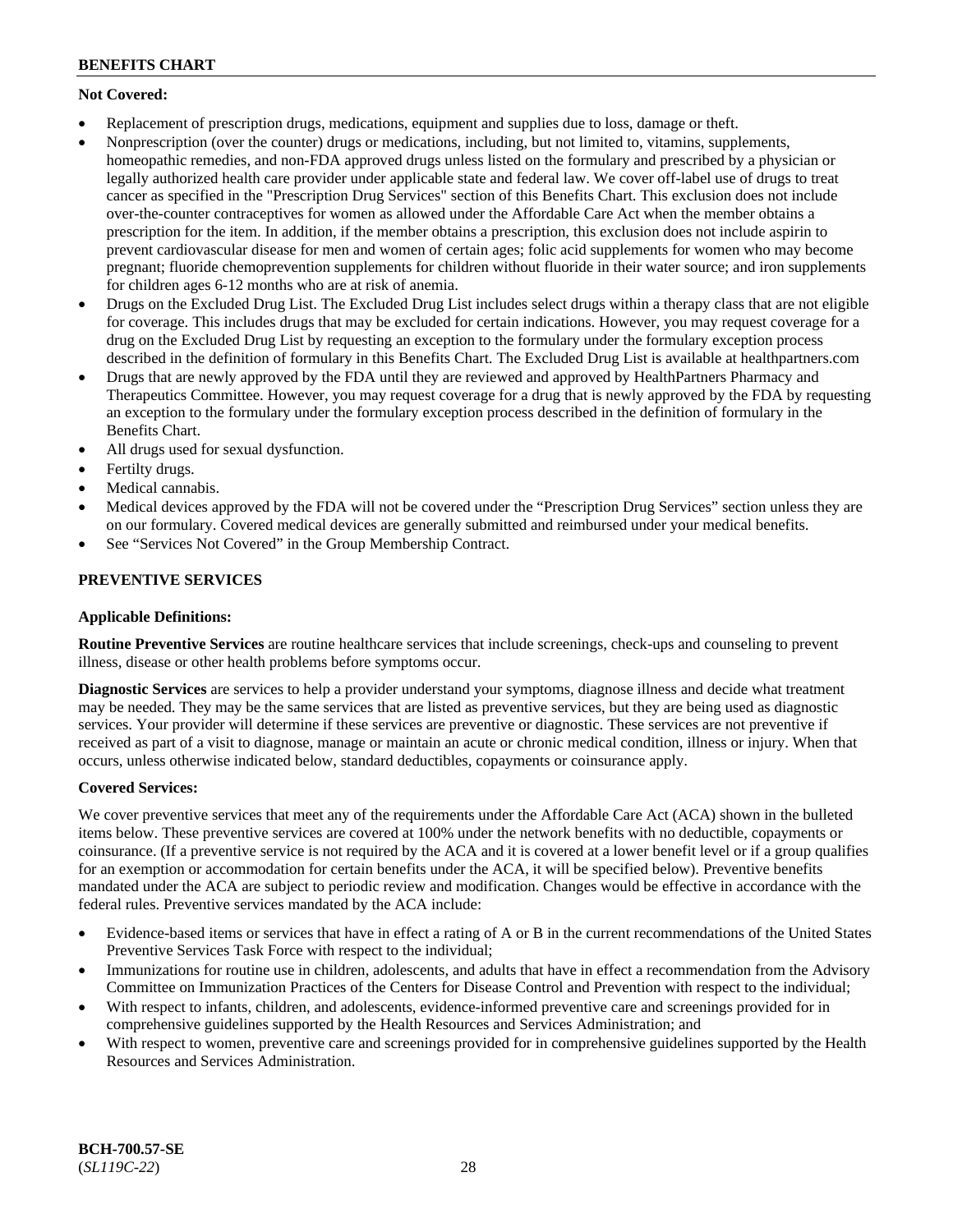Covered services are based on established medical policies, which are subject to periodic review and modification by the medical or dental directors. These medical policies (medical coverage criteria) are available by calling Member Services, or logging on to your "*my*HealthPartners" account at [healthpartners.com.](http://www.healthpartners.com/)

A complete list of preventive care services recommended under the U.S. Preventive Task Force (USPSTF) is available online at [uspreventiveservicestaskforce.org/Page/Name/uspstf-a-and-b-recommendations.](https://www.uspreventiveservicestaskforce.org/Page/Name/uspstf-a-and-b-recommendations-by-date/)

HHS: [healthcare.gov/coverage/preventive-care-benefits](https://www.healthcare.gov/coverage/preventive-care-benefits/)

CDC: [cdc.gov/vaccines/schedules/index.html](https://www.cdc.gov/vaccines/schedules/index.html)

### **ACA and state mandated preventive services are covered as follows:**

**Routine health exams and periodic health assessments.** A physician or health care provider will counsel you as to how often health assessments are needed based on age, sex and health status. This includes screening for tobacco use, at least two tobacco cessation attempts per year (for those who use tobacco products), all FDA approved tobacco cessation medications including over-the-counter drugs (as shown in the "Prescription Drug Services" Section) and at least four counseling sessions of at least ten minutes each for tobacco cessation.

| Network Benefits              | <b>Non-Network Benefits</b>  |
|-------------------------------|------------------------------|
| 100% of the charges incurred. | 50% of the charges incurred. |

**Child health supervision services**. This includes pediatric preventive services, such as fluoride chemoprevention for children without fluoride in their water source, newborn screenings, appropriate immunizations, developmental assessments and laboratory services appropriate to the age of the child from birth to 72 months, and appropriate immunizations until the end of the month in which the child turns 19, as defined by the Standards of Child Health Care issued by the American Academy of Pediatrics. We cover at least five child health supervision visits from birth to 12 months, three child health supervision visits from 12 months to 24 months, once a year from 24 months to 72 months.

| Network Benefits              | <b>Non-Network Benefits</b>  |
|-------------------------------|------------------------------|
| 100% of the charges incurred. | 50% of the charges incurred. |

**Routine prenatal care and exams.** This includes the comprehensive package of medical and psychosocial support provided throughout a pregnancy, including risk assessment, serial surveillance, prenatal education, and use of specialized skills and technology when needed, as defined by Standards for Obstetric-Gynecologic Services issued by the American College of Obstetricians and Gynecologists.

| Network Benefits              | <b>Non-Network Benefits</b>  |
|-------------------------------|------------------------------|
| 100% of the charges incurred. | 50% of the charges incurred. |

**Routine postnatal care.** This includes health exams, assessments, education and counseling relating to the period immediately after childbirth

| <b>Network Benefits</b>       | <b>Non-Network Benefits</b>  |
|-------------------------------|------------------------------|
| 100% of the charges incurred. | 50% of the charges incurred. |

**Routine screening procedures for cancer.** This includes colorectal screening, digital rectal examinations, or other cancer screenings recommended by the USPSTF with an A or B rating. Women's preventive health services below describes additional routine screening procedures for cancer.

| <b>Network Benefits</b>       | <b>Non-Network Benefits</b>  |
|-------------------------------|------------------------------|
| 100% of the charges incurred. | 50% of the charges incurred. |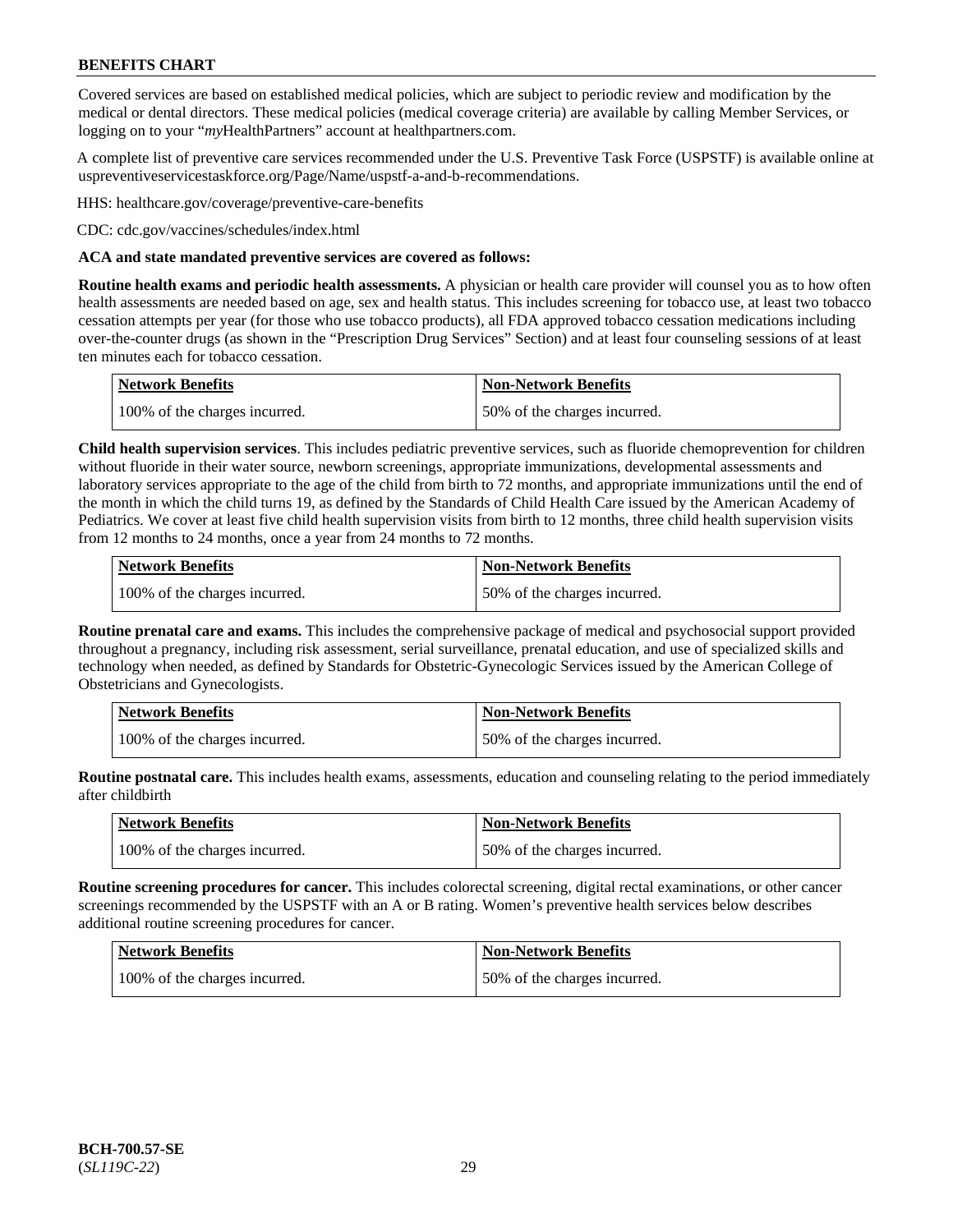**Professional voluntary family planning services.** This includes services to prevent or delay a pregnancy, including counseling and education. Services must be provided by a licensed provider.

| <b>Network Benefits</b>       | <b>Non-Network Benefits</b> |
|-------------------------------|-----------------------------|
| 100% of the charges incurred. | See Network Benefits.       |

#### **Adult immunizations**

| Network Benefits              | Non-Network Benefits         |
|-------------------------------|------------------------------|
| 100% of the charges incurred. | 50% of the charges incurred. |

**Women's preventive services.**This includes mammograms\*, screenings for cervical cancer (pap smears), breast pumps, human papillomavirus (HPV) testing; counseling for sexually transmitted infections, counseling and screening for human immunodeficiency virus (HIV), and all FDA approved contraceptive methods as prescribed by a doctor, sterilization procedures, education and counseling (see the "Prescription Drug Services" section for coverage of oral contraceptive drugs). For women whose family history is associated with an increased risk for BRCA1 or BRCA2 gene mutations, we cover genetic counseling and BRCA screening without cost sharing, if appropriate and as determined by a physician

**\***Preventive mammogram screening includes digital breast tomosynthesis (3D mammograms) for members at risk for breast cancer.

"At risk for breast cancer" means: (1) having a family history with one or more first- or second-degree relatives with breast cancer; (2) testing positive for BRCA1 or BRCA2 mutations; (3) having heterogeneously dense breasts or extremely dense breasts based on the Breast Imaging Reporting and Data System established by the American College of Radiology; or (4) having a previous diagnosis of breast cancer.

| Network Benefits              | <b>Non-Network Benefits</b>  |
|-------------------------------|------------------------------|
| 100% of the charges incurred. | 50% of the charges incurred. |

**Obesity screening and management.** We cover obesity screening and counseling for all ages during a routine preventive care exam. If you are age 18 or older and have a body mass index of 30 or more, we also cover intensive obesity management to help you lose weight. Your primary care doctor can coordinate these services.

| Network Benefits              | <b>Non-Network Benefits</b>  |
|-------------------------------|------------------------------|
| 100% of the charges incurred. | 50% of the charges incurred. |

### **In addition to any ACA or state mandated preventive services referenced above, we cover the following eligible services:**

# **Routine eye and hearing exams**

| <b>Network Benefits</b>       | <b>Non-Network Benefits</b>  |
|-------------------------------|------------------------------|
| 100% of the charges incurred. | 50% of the charges incurred. |

**Ovarian cancer surveillance tests for women who are at risk.** "At risk for ovarian cancer" means (1) having a family history that includes any of the following: one or more first-degree or second-degree relatives with ovarian cancer, clusters of female relatives with breast cancer or nonpolyposis colorectal cancer; or (2) testing positive for BRCA1 or BRCA2 mutations. "Surveillance tests for ovarian cancer" means annual screening using: CA-125 serum tumor marker testing, transvaginal ultrasound, pelvic examination or other proven ovarian cancer screening tests currently being evaluated by the federal Food and Drug Administration or by the National Cancer Institute.

| <b>Network Benefits</b>                              | <b>Non-Network Benefits</b>                             |
|------------------------------------------------------|---------------------------------------------------------|
| Coverage level is same as corresponding Network      | Coverage level is same as corresponding Non-Network     |
| Benefit, depending on type of service provided, such | Benefit, depending on type of service provided, such as |
| as Diagnostic Imaging Services, Laboratory Services  | Diagnostic Imaging Services, Laboratory Services        |
| Office Visits for Illness or Injury or Preventive    | Office Visits for Illness or Injury or Preventive       |
| Services.                                            | Services.                                               |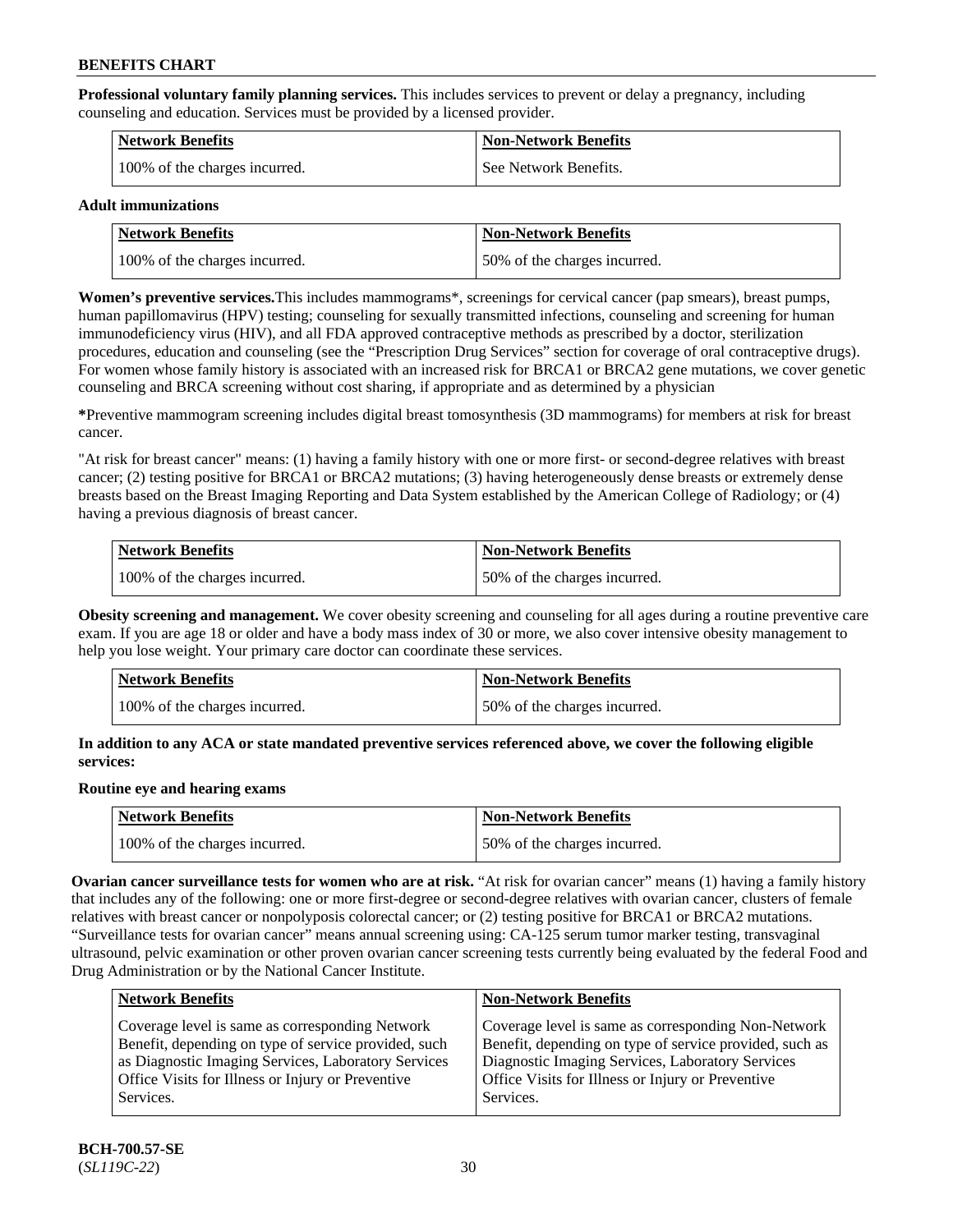# **Limitations:**

Services are not preventive if received as part of a visit to diagnose, manage or maintain an acute or chronic medical condition, illness or injury. When that occurs, unless otherwise indicated above, standard deductibles, copayments or coinsurance apply.

### **Not Covered:**

See "Services Not Covered" in the Group Membership Contract.

# **SPECIFIED NON-NETWORK SERVICES**

### **Covered Services:**

We cover the following services when you elect to receive them from a non-network provider, at the same level of coverage we provide when you elect to receive the services from a network provider:

- Voluntary family planning of the conception and bearing of children.
- The provider visit(s) and test(s) necessary to make a diagnosis of infertility.
- Testing and treatment of sexually transmitted diseases (other than HIV).
- Testing for AIDS or other HIV-related conditions.

| <b>Network Benefits</b>                                                                                                                            | <b>Non-Network Benefits</b>                    |
|----------------------------------------------------------------------------------------------------------------------------------------------------|------------------------------------------------|
| Coverage level is same as corresponding Network<br>Benefit, depending on type of service provided, such as<br>Office Visits for Illness or Injury. | See Network Benefits for the services covered. |

### **Not Covered:**

See "Services Not Covered" in the Group Membership Contract.

# **TELEHEALTH/TELEMEDICINE SERVICES**

#### **Definitions:**

**Telehealth, Telemedicine, or Virtual Care.** This is a means of communication between a health care professional and a patient. This includes the use of secure electronic information, imaging, and communication technologies, including:

- interactive audio or audio-video
- interactive audio with store-and-forward technology
- chat-based and email-based systems
- physician-to-physician consultation
- patient education
- data transmission
- data interpretation
- digital diagnostics (algorithm-enabled diagnostic support)
- digital therapeutics (the use of personal health devices and sensors, either alone or in combination with conventional drug therapies, for disease prevention and management)

#### Services can be delivered:

Synchronously: the patient and health care professional are engaging with one another at the same time; or Asynchronously: the patient and health care professional engage with each other at different points in time.

**Telephone Visits.** Live, synchronous, interactive encounters over the telephone between a patient and a healthcare provider.

**E-visit or chat-based visits.** Asynchronous online or mobile app encounters to discuss a patient's personal health information, vital signs, and other physiologic data or diagnostic images. The healthcare provider reviews and delivers a consultation, diagnosis, prescription or treatment plan after reviewing the patient's visit information.

**Virtuwell<sup>®</sup>**. This is an online service for you to receive a diagnosis and treatment for certain conditions, such as a cold, flu, ear pain and sinus infections. You may access the Virtuwell website at [virtuwell.com.](https://www.virtuwell.com/)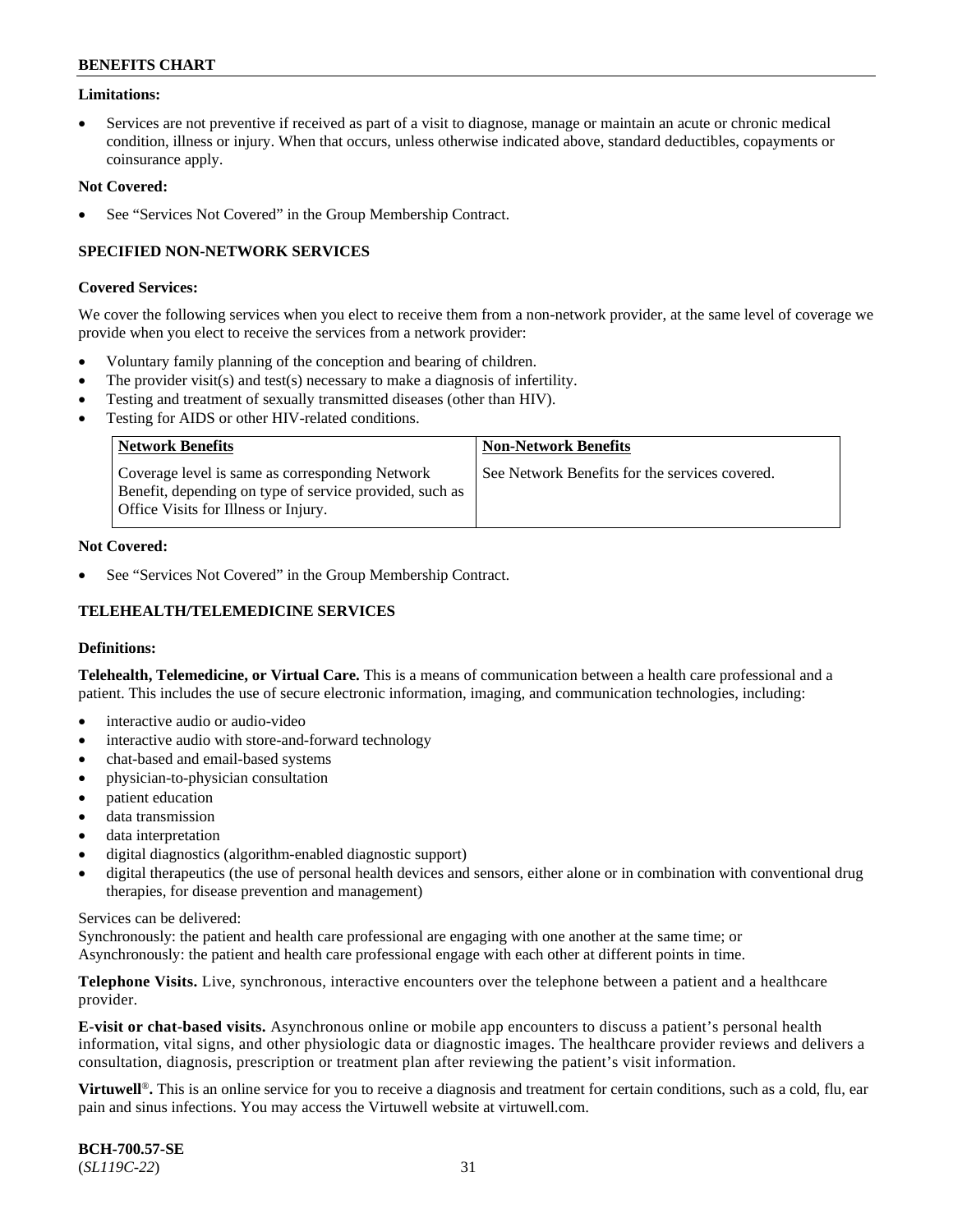**Video Visits.** Live, synchronous, interactive encounters using secure web-based video between a patient and a healthcare provider.

### **Covered Services:**

The Plan covers the following methods of receiving care for services that would be eligible under the Plan if the service were provided in person.

### **Scheduled telephone visits**

| Network Benefits                                                                  | <b>Non-Network Benefits</b>  |
|-----------------------------------------------------------------------------------|------------------------------|
| 100% of the charges incurred, subject to a member<br>copayment of \$10 per visit. | 50% of the charges incurred. |

### **E-visits**

# **Access to online care through Virtuwell at [virtuwell.com](https://www.virtuwell.com/)**

| Network Benefits              | <b>Non-Network Benefits</b> |
|-------------------------------|-----------------------------|
| 100% of the charges incurred. | Not Applicable.             |

### **All other E-visits**

| <b>Network Benefits</b>                                                           | <b>Non-Network Benefits</b>  |
|-----------------------------------------------------------------------------------|------------------------------|
| 100% of the charges incurred, subject to a member<br>copayment of \$10 per visit. | 50% of the charges incurred. |

### **Video visits**

| <b>Network Benefits</b>                                                                                                                              | <b>Non-Network Benefits</b>                                                                                                                              |
|------------------------------------------------------------------------------------------------------------------------------------------------------|----------------------------------------------------------------------------------------------------------------------------------------------------------|
| Coverage level is same as corresponding Network<br>Benefit, depending upon type of service provided, such<br>as Office Visits for Illness or Injury. | Coverage level is same as corresponding Non-Network<br>Benefit, depending upon type of service provided, such<br>as Office Visits for Illness or Injury. |

# **Not Covered:**

See "Services Not Covered" in the Group Membership Contract.

# **TRANSPLANT SERVICES**

#### **Applicable Definitions:**

**Autologous.** This is when the source of cells is from the individual's own marrow or stem cells.

**Allogeneic.** This is when the source of cells is from a related or unrelated donor's marrow or stem cells.

**Autologous Bone Marrow Transplant.** This is when the bone marrow is harvested from the individual and stored. The patient undergoes treatment which includes tumor ablation with high-dose chemotherapy and/or radiation. The bone marrow is reinfused (transplanted).

**Allogeneic Bone Marrow Transplant.** This is when the bone marrow is harvested from the related or unrelated donor and stored. The patient undergoes treatment which includes tumor ablation with high-dose chemotherapy and/or radiation. The bone marrow is reinfused (transplanted).

**Autologous/Allogeneic Stem Cell Support.** This is a treatment process that includes stem cell harvest from either bone marrow or peripheral blood, tumor ablation with high-dose chemotherapy and/or radiation, stem cell reinfusion, and related care. Autologous/allogeneic bone marrow transplantation and high dose chemotherapy with peripheral stem cell rescue/support are considered to be autologous/allogeneic stem cell support.

**Designated Transplant Center.** This is any health care provider, group or association of health care providers designated by us to provide services, supplies or drugs for specified transplants for our members.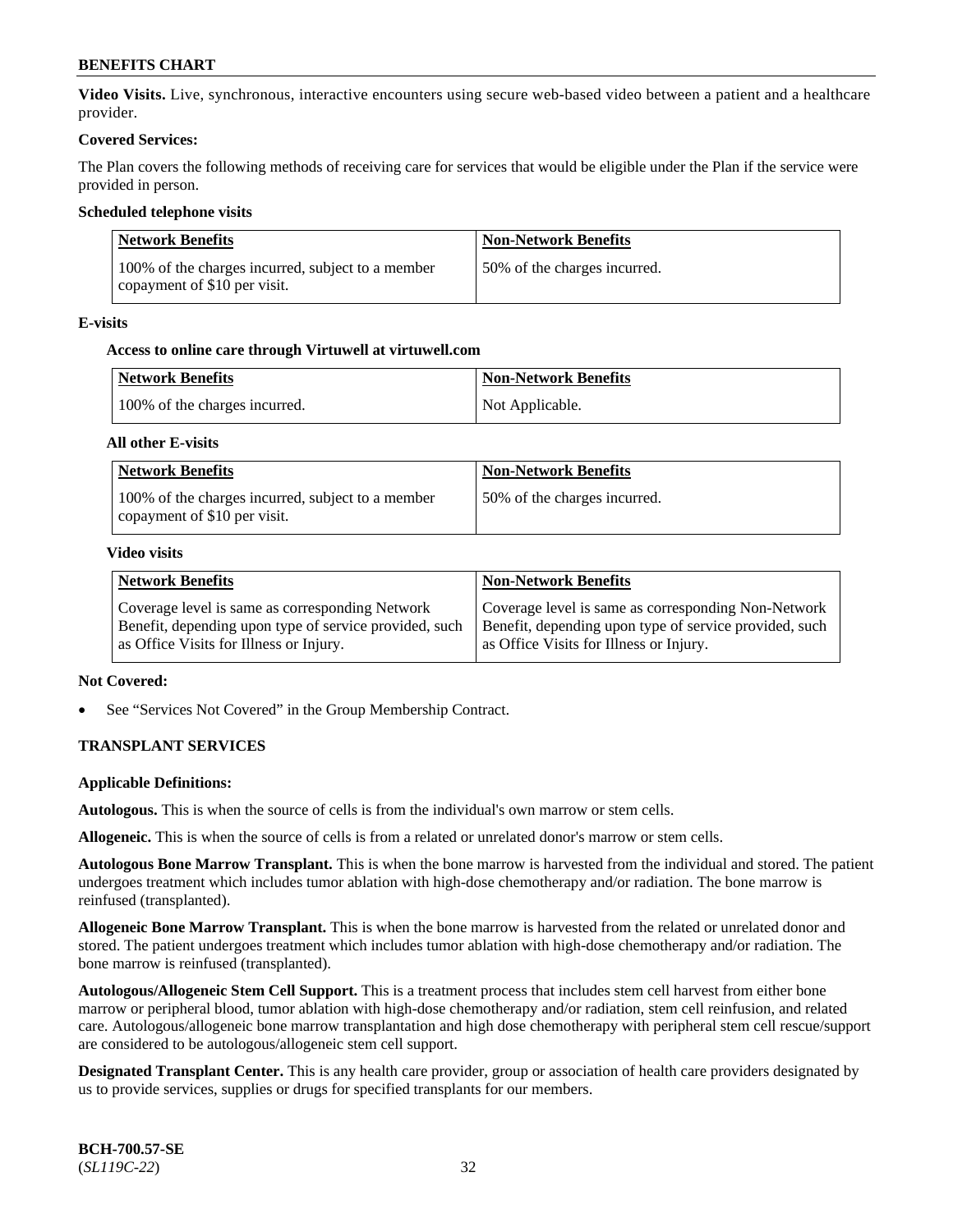**Transplant Services.** This is transplantation (including retransplants) of the human organs or tissue listed below, including all related post-surgical treatment and drugs and multiple transplants for a related cause. Transplant services do not include other organ or tissue transplants or surgical implantation of mechanical devices functioning as a human organ, except surgical implantation of an FDA approved Ventricular Assist Device (VAD) or total artificial heart, functioning as a temporary bridge to heart transplantation.

Prior authorization is required prior to consultation to support coordination of care and benefits.

### **Covered Services:**

We cover eligible transplant services (as defined above) while you are covered under this Benefits Chart. Transplants that will be considered for coverage are limited to the following:

- Kidney transplants for end-stage disease.
- Cornea transplants for end-stage disease.
- Heart transplants for end-stage disease.
- Lung transplants or heart/lung transplants for: (1) primary pulmonary hypertension; (2) Eisenmenger's syndrome; (3) endstage pulmonary fibrosis; (4) alpha 1 antitrypsin disease; (5) cystic fibrosis; and (6) emphysema.
- Liver transplants for: (1) biliary atresia in children; (2) primary biliary cirrhosis; (3) post-acute viral infection (including hepatitis A, hepatitis B antigen e negative and hepatitis C) causing acute atrophy or post-necrotic cirrhosis; (4) primary sclerosing cholangitis; (5) alcoholic cirrhosis; and (6) hepatocellular carcinoma.
- Allogeneic bone marrow transplants or peripheral stem cell support associated with high dose chemotherapy for: (1) acute myelogenous leukemia; (2) acute lymphocytic leukemia; (3) chronic myelogenous leukemia; (4) severe combined immunodeficiency disease; (5) Wiskott-Aldrich syndrome; (6) aplastic anemia; (7) sickle cell anemia; (8) non-relapsed or relapsed non-Hodgkin's lymphoma; (9) multiple myeloma; and (10) testicular cancer.
- Autologous bone marrow transplants or peripheral stem cell support associated with high-dose chemotherapy for: (1) acute leukemias; (2) non-Hodgkin's lymphoma; (3) Hodgkin's disease; (4) Burkitt's lymphoma; (5) neuroblastoma; (6) multiple myeloma; (7) chronic myelogenous leukemia; and (8) non-relapsed non-Hodgkin's lymphoma.
- Pancreas transplants for simultaneous pancreas-kidney transplants for diabetes, pancreas after kidney, living related segmental simultaneous pancreas kidney transplantation and pancreas transplant alone.

For Network Benefits, charges for transplant services must be incurred at a designated transplant center.

The transplant-related treatment provided, including expenses incurred for directly related donor services, shall be subject to and in accordance with the provisions, limitations, maximum and other terms of this Benefits Chart.

Medical and hospital expenses of the donor are covered only when the recipient is a member and the transplant and directly related donor expenses have been prior authorized for coverage. Treatment of medical complications that may occur to the donor are not covered. Donors are not considered members, and are therefore not eligible for the rights afforded to members under the Contract.

The list of eligible transplant services and coverage determinations are based on established medical policies, which are subject to periodic review and modifications by the medical director

| <b>Network Benefits</b>                          | Non-Network Benefits                                 |
|--------------------------------------------------|------------------------------------------------------|
| See Network Inpatient Hospital Services Benefit. | See Non-Network Inpatient Hospital Services Benefit. |